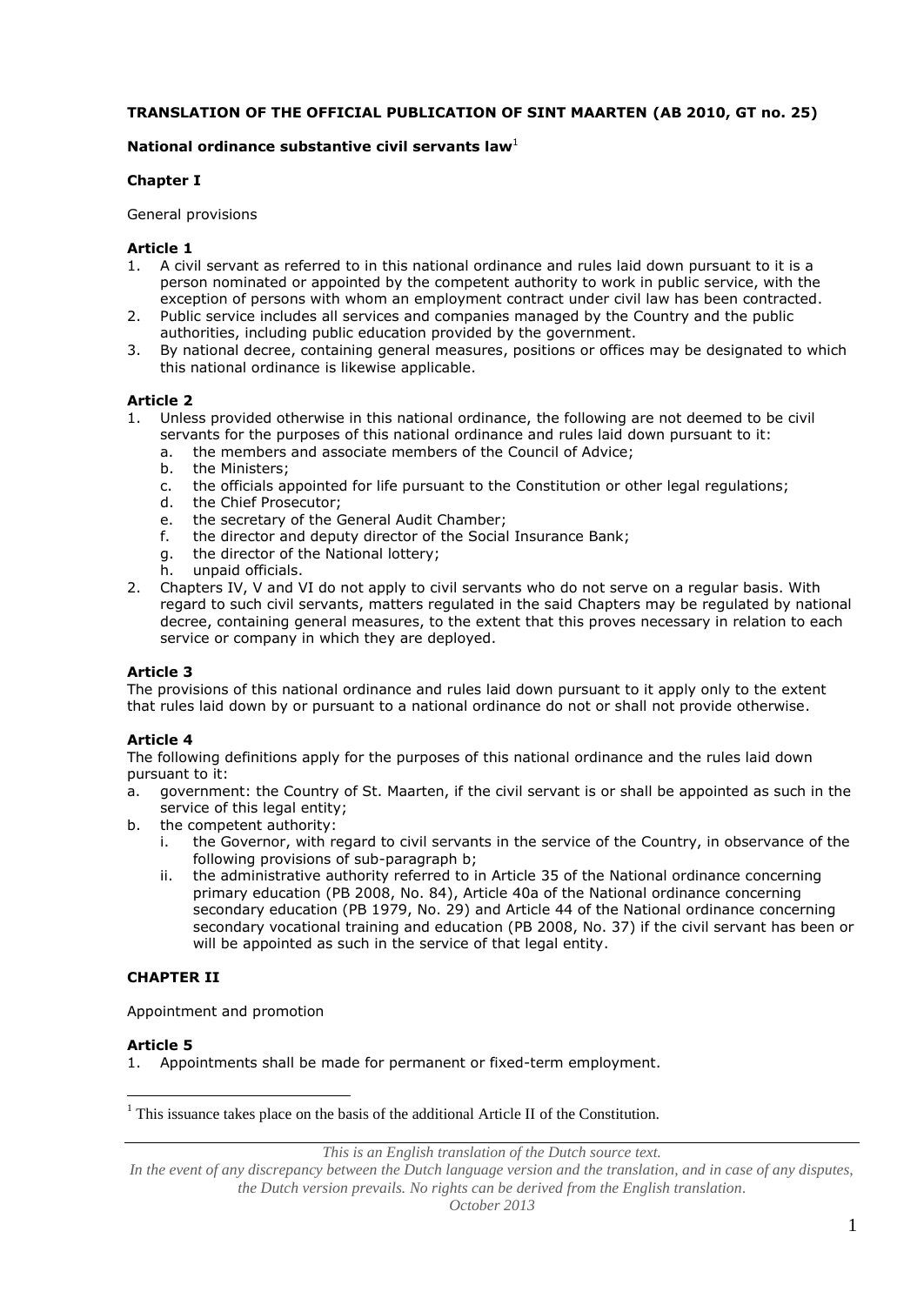- 2. As a rule, permanent appointments are preceded by appointments in fixed-term employment.
- 3. Appointments in fixed-term employment may be made only:
	- a. if it can be assumed that the work for which the civil servant will be responsible is of a nonpermanent nature. If work, as referred to in the preceding sentence, is performed in a consecutive series, the appointment in fixed-term employment of the civil servant responsible for that work shall be replaced by a permanent appointment after five years, if it can be assumed that the work will continue for at least a further five years. An appointment in fixedterm employment shall in any event be replaced by a permanent appointment after 10 years of service as such;
	- b. if a change in the tasks of the service in question is planned;
	- c. of persons employed to replace personnel who are temporarily absent;
	- d. of persons in training;
	- e. of persons as referred to in Article 2(2);
	- f. for a trial period of no more than one year, which may be extended by a maximum of one further year. In exceptional cases, the trial period may be extended after two years by no more than one further year, at the request of the civil servant;
	- g. of persons with whom it is agreed before the appointment that they will enter the service for a fixed term.
- 4. An appointment in fixed-term employment as referred to in paragraph 3(b), 3(c) and 3(d), shall not last for more than five years.
- 5. The appointment of the civil servant may take place subject to the condition of dismissal if a particular diploma or particular diplomas are not obtained within a term to be fixed for that purpose.

- 1. In observance of provisions to be laid down for the holding of the office, only the following persons qualify for appointment as a civil servant:
	- a. persons of good moral conduct, which must be shown by a declaration issued by the competent institution for that purpose;
	- b. persons who hold Dutch nationality, unless derogation from the provision that no aliens may be appointed for a particular office is laid down by national ordinance;
	- c. persons who are declared suitable to hold the office pursuant to the outcome of a medical examination conducted by one or more physicians designated by the competent authority;
	- d. persons who have undergone a security investigation, where applicable, and who have been found to be suitable on that basis.
- 2. In urgent cases, a medical examination need not be conducted in advance if the civil servant is appointed in fixed-term employment and it can be assumed that the appointment will not last more than six months.

# **Article 7**

- 1. The interested party shall be notified of the outcome of the medical examination, referred to in Article 6 at the earliest opportunity.
- 2. The costs of the medical examination and any travel and accommodation expenses relating to that examination of the interested party shall be borne by the government.
- 3. The interested party may appeal against the outcome of the medical examination, referred to in paragraph 1, in accordance with rules to be laid down by the competent authority.

## **Article 8**

In exceptional cases, a person who is not found to be suitable in the medical examination may nevertheless be appointed as a civil servant in fixed-term employment, in the interests of the service, provided that the physician(s), referred to in Article 6 declare(s) that there is no objection from a medical point of view to an appointment in fixed-term employment. Before being appointed, the person concerned shall be notified of the content and purport of Article 6(1) of the National ordinance concerning civil service pensions.

## **Article 9**

1. On transfer to a different office, civil servants will not be re-examined unless examination requirements have been laid down for that office, or can reasonably be deemed to apply, that are more stringent than those laid down, or that can reasonably be deemed to apply for the office held previously.

*This is an English translation of the Dutch source text.*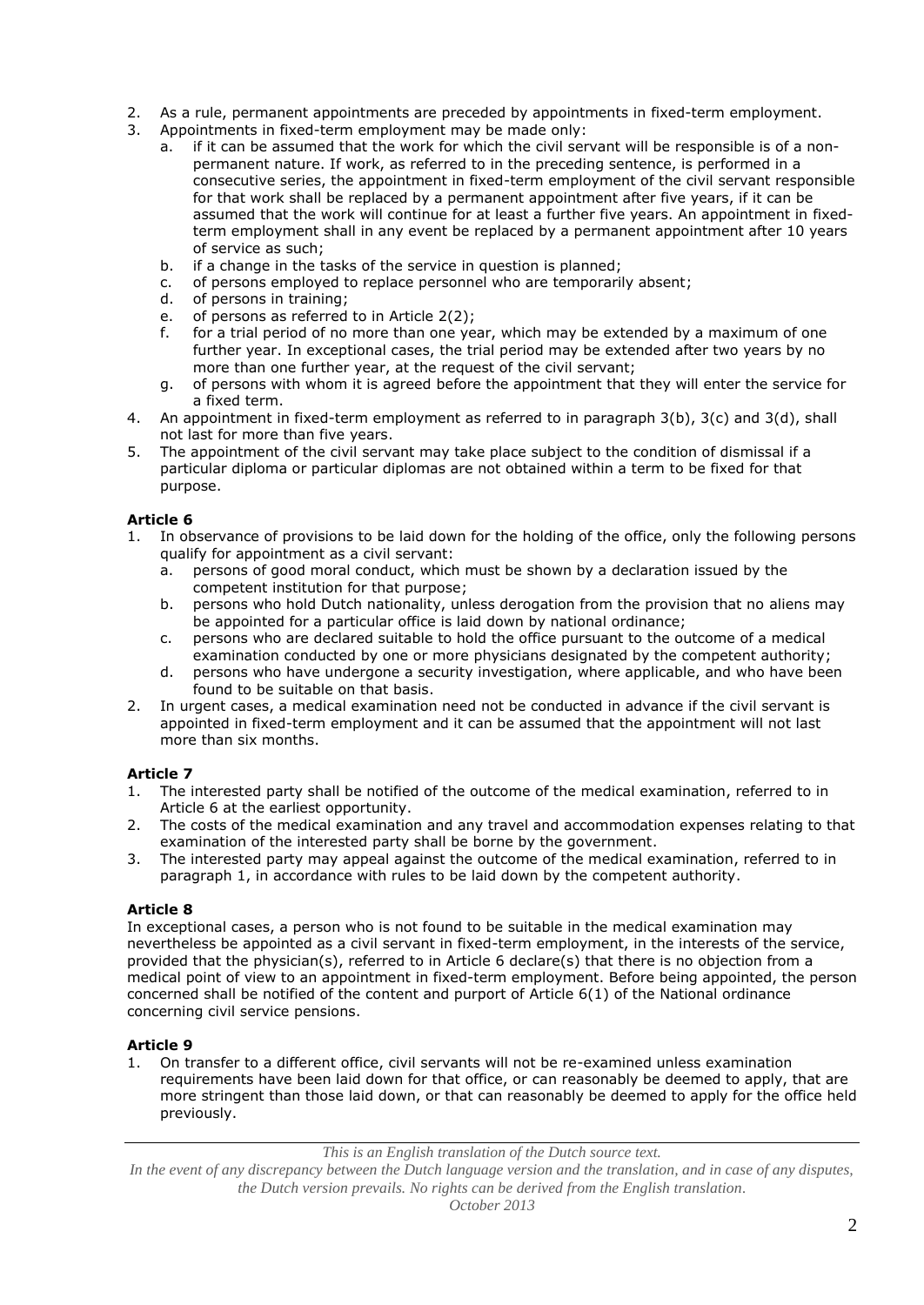2. Articles 7 and 8 are likewise applicable in the cases referred to in paragraph 1.

# **Article 10**

In cases of illness and if the competent authority considers this necessary in connection with his state of health, a civil servant is required to undergo an examination by one or more physicians, to be designated for that purpose by the competent authority.

# **Article 11**

- 1. The civil servant shall receive a written notice of appointment, stating the office and his surname, first names and date of birth, at the earliest opportunity.
- 2. The appointment notice shall also state:
	- a. whether the civil servant is appointed in permanent or fixed-term employment. In the latter case, the notice shall also state whether the appointment is made for a fixed term, for a trial period or indefinitely;
	- b. the commencement date of the appointment, if possible;
	- c. the remuneration and other financial benefits awarded to the civil servant;
	- in cases arising, the fact that Article  $6(1)$  of the National ordinance concerning civil service pensions applies to him, as well as the ground(s) for this.
- 3. The civil servant shall be notified in writing of all amendments of the points referred to in paragraph 2.

## **Article 12**

1. A copy of this national ordinance, the Civil service holidays and leave regulation, the Regulation concerning treatment and nursing allowances for civil servants, the National ordinance concerning age limits for civil servants, the Lump sum regulation for civil servants, the National ordinance concerning civil service pensions, the 1951 Civil service procedure regulation and other national ordinances that prove to be of direct importance for the legal position of civil servants, if possible in a form processed in accordance with later amendments or otherwise with the addition of the national ordinances in which such amendments are laid down, as well as the rules issued pursuant to one or more of the aforementioned national ordinances, shall be available for inspection by civil servants at the

service in which they are employed, at times and locations to be determined by the head of the service.

2. Paragraph 1 is likewise applicable in relation to final court decisions in civil service cases.

## **Article 13**

To the extent that rules are laid down regarding this, appointments and promotions shall take place in accordance with those rules. If development and other requirements must be laid down with regard to the appointment and promotion, this shall take place by national decree, containing general measures.

## **Article 14**

Civil servants must master written and spoken English and Dutch, on the understanding that positions for which this requirement does not apply may be designated by national decree, containing general measures.

# **CHAPTER III**

Assessment and ranking

## **Article 15**

- 1. Regular attention shall be devoted by or on behalf of the competent authority to the manner in which a civil servant performs his duties, through the conduct of assessment interviews and the preparation of performance assessments.
- 2. An assessment shall in any event be drawn up if the party designated by the competent authority as the assessment authority considers this desirable or the civil servant concerned requests this on reasonable grounds.
- 3. Before an assessment is finalised, it shall be discussed with the civil servant concerned; the civil servant shall be given an opportunity to express his opinion on this.

*This is an English translation of the Dutch source text.*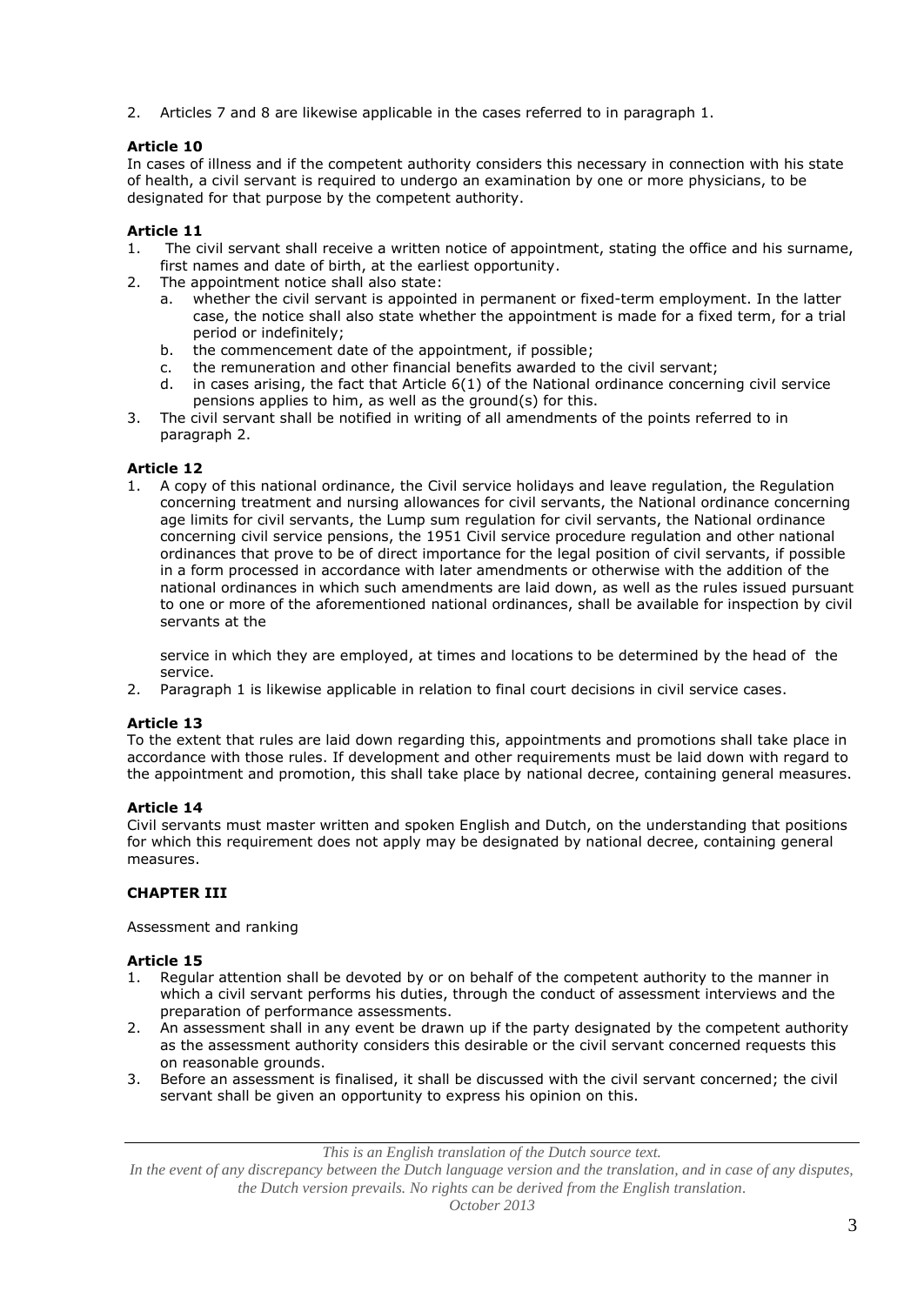- 4. By national decree, containing general measures, further rules shall be laid down concerning the assessment of civil servants.
- 5. If rules differing from the rules referred to in the preceding paragraph, or that serve to supplement or develop those rules, are required in relation to civil servants employed in a particular field of service or who belong to a particular group of civil servants, such rules shall be laid down in a separate national decree, containing general measures.
- 6. By ministerial regulation a guide to the conduct of assessment interviews shall be laid down.

- 1. By national decree, containing general measures, the competent authority may lay down rules concerning the design and updating of a ranking list.
- 2. The rules as referred to in paragraph 1 shall provide that consecutive years of service in an equivalent rank of the former Country of the Netherlands Antilles or of an island territory forming part of that Country prior to the appointment concerning which the ranking list is drawn up shall be counted in full for the determination of the relevant civil servant's rank on that list.

#### **Article 17**

- 1. Objections may be submitted to the competent authority against administrative decisions as referred to in Article 3(1) of the 1951 Civil service procedure regulation.
- 2. By national decree, containing general measures, rules shall be laid down concerning the submission, handling and assessment of notices of objections.

### **CHAPTER IV**

Remuneration, benefits and allowances

§ 1. Remuneration, personal allowance and overtime pay

#### **Article 18**

To the extent not provided otherwise by or pursuant to the Charter for the Kingdom of the Netherlands or by or pursuant to the Constitution, the remuneration of civil servants shall take place in accordance with rules laid down by national decree, containing general measures.

#### **Article 19**

If remuneration takes place in accordance with a scale with differing remuneration grades in terms of increasing amounts, the rules, referred to in the preceding Article may provide that the award of increases in remuneration be made partially or entirely dependent on the content of an assessment as referred to in Article 15, and may contain further rules in that regard.

#### **Article 20**

Apart from the allowances and reimbursements, referred to in Articles 25(2), 25(3) and 26(5), special individual reimbursements and increases or personal allowances of a regular nature may be added to the regular remuneration applying for civil servants. The grounds on which such increases or allowances are awarded shall be laid down in the rules, referred to in Article 18(1); Article 19 is likewise applicable.

#### **Article 21**

The lowest remuneration that may be fixed pursuant to any regulation applying for civil servants shall not be less than the amount of the minimum wage laid down pursuant to the National ordinance concerning minimum wages for work performed in paid employment in similar cases and for similar periods.

#### **Article 22**

The remuneration of a civil servant whose working hours are less than the usual full working hours for his position shall be equal to the remuneration that the civil servant would have enjoyed in that position if the working hours applying for him were the same as the customary full working hours for his position, multiplied by a fraction in which the numerator consists of the working hours applying for that civil servant and the denominator consists of the customary full working hours for his position.

*This is an English translation of the Dutch source text.*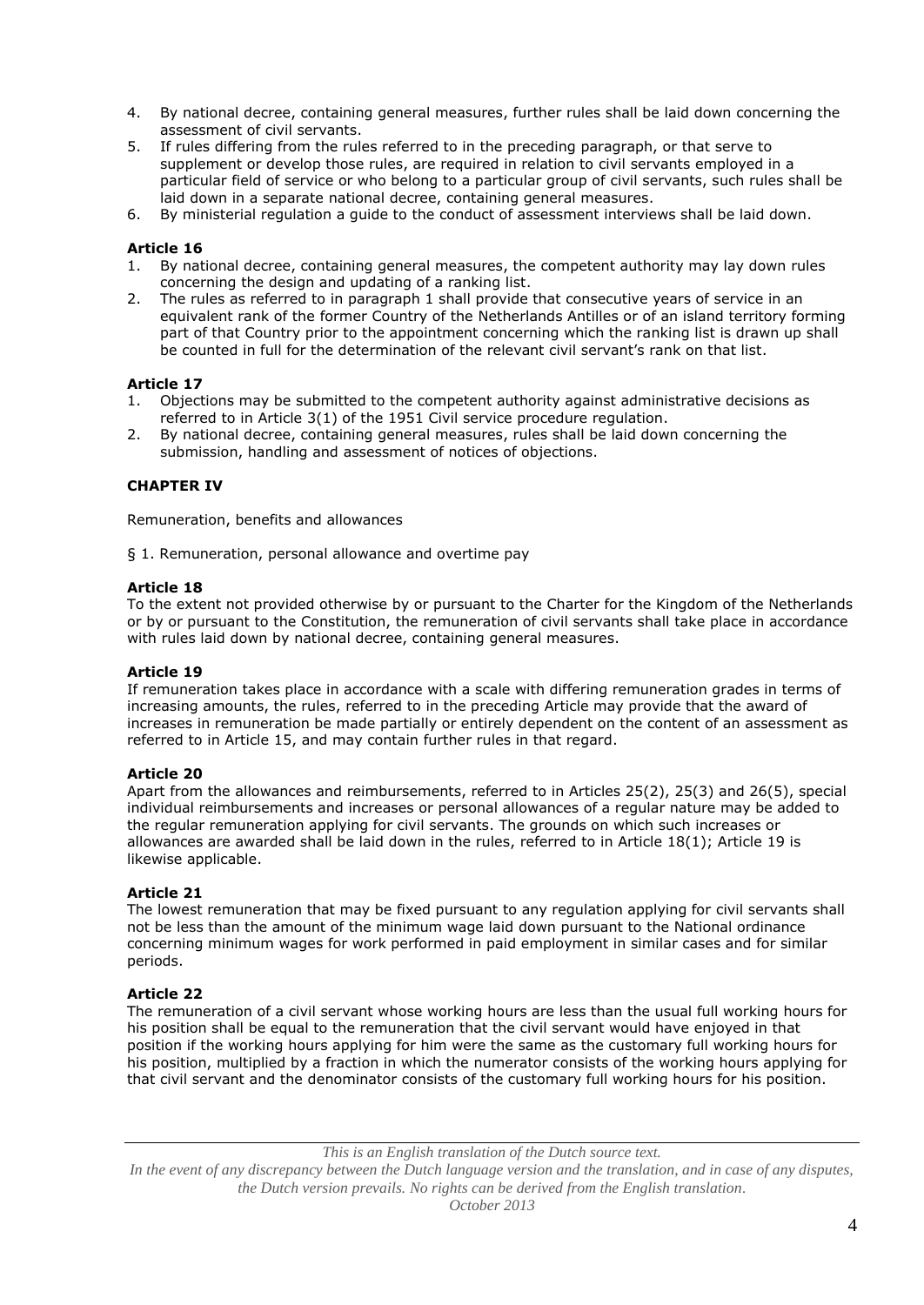In the case, referred to in Article 22, the remuneration of that civil servant for the purpose of the application of Articles 17, 18, 19, 25(2) and 25(4) is the remuneration that he would have enjoyed in that position if the working hours applying for him had been equal to the usual full working hours for his position.

# **Article 24**

A civil servant shall receive no remuneration or any allowances and reimbursements associated with that remuneration for the time in which he deliberately fails to perform his duties, in contravention of his obligations, unless, having been given an opportunity to do so by the head of the service, he can provide reasons that justify his default.

# **Article 25**

- 1. If a legal regulation assumes continuity in the filling of an office and no additional civil servants have been designated who can deputise for that office, partially or in full, or if this is required in the interests of the service, the civil servants who qualify for this shall be assigned by or on behalf of the competent authority to deputise for that office temporarily, with or without release from their own positions.
- 2. The civil servant who is assigned, in accordance with the provisions of the preceding paragraph, to temporarily deputise for an office that significantly exceeds his own office in terms of importance and responsibility may claim the award by the competent authority of an allowance for the term of the deputisation in excess of his own remuneration, in the amount of the difference between the remuneration that he would enjoy if he were finally appointed to the position for which he is deputising, and his own remuneration, in observance of the provisions concerning personal allowances, if the deputisation:
	- a. has lasted for 30 or more consecutive days;
	- b. has lasted for a total of 30 days or more in a period of six months;
	- c. has lasted for a total of 60 days or more in a period of 12 months.
- 3. In the event of temporary deputisation pursuant to designation of a position other than that referred to in paragraph 1, without release from his own position, in exceptional cases to be determined at the discretion of or on behalf of the competent authority, a temporary allowance may be awarded in addition to the allowance referred to in the preceding paragraph.
- 4. If the civil servant qualifies for an increase in remuneration during the deputisation period, this shall be awarded to him in his scale. The allowance, referred to in paragraph 2 shall then be determined on the basis of the difference between the remuneration grade that he attains through this allowance and the remuneration grade that he would have attained in the office for which he is deputising if he had been awarded the increase in that position. The assessment of the relevant civil servant during the deputisation shall take place in relation to the manner of his performance in the office for which he is deputising.
- 5. If damages that are directly verifiable and can be valued in money arise for the civil servant through the deputisation referred to in paragraph 1, the competent authority shall reimburse him for the damages suffered.

# **Article 26**

- 1. If, in the interests of the service, it is unavoidable to assign work to a civil servant outside the set working hours, he shall be awarded compensation by or on behalf of the competent authority for this, on the basis of the provisions of this Article, on the understanding that work taking less than 15 minutes, performed immediately after the normal working hours, shall not be deemed to be overtime.
- 2. On the assignment of overtime, the fact shall be taken into account that civil servants, except in the cases designated pursuant to Article 24 of the 2000 Employment Regulation, may perform work lasting longer than the number of hours and time periods laid down in Article 14 of the 2000 Employment Regulation in exceptional cases only.
- 3. The compensation for overtime shall be enjoyed in the form of free time, consisting of leave equal to the number of hours by which the working hours for a full-time employee were exceeded, per working period, multiplied by a factor of:
	- a. 2, for overtime performed on a free day, a public holiday as referred to in Article 38(4) and between 6.00 a.m. on Sunday morning and 6.00 a.m. on Monday morning;
	- b. 1 ½, for overtime performed at other times.

*This is an English translation of the Dutch source text.*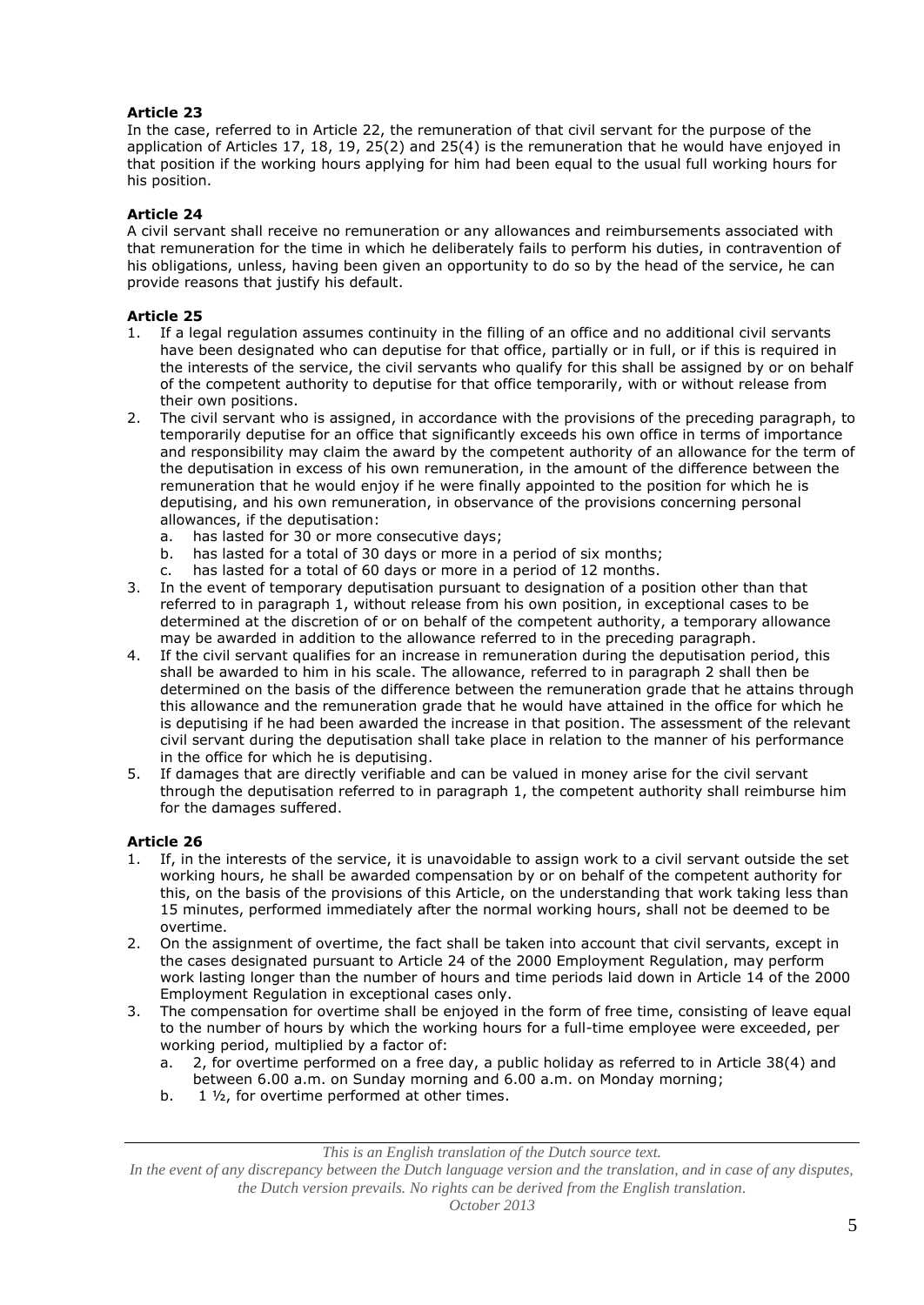- 4. The leave shall be granted at the earliest opportunity and as a rule, no later than in the calendar month following that in which the hours were exceeded, taking account of the civil servant's wishes as far as possible.
- 5. If, in the view of the competent authority, the full or partial award of the leave is counter to the interests of the service, compensation will be awarded in the form of a part in free time and a part in money, or entirely in money, rather than in the form of leave.
- 6. Compensation partly in the form of free time and partly in money, as referred to in paragraph 5, shall comprise:
	- a. leave equal to the number of hours by which the working hours fixed for full-time employment were exceeded; and
	- b. a sum of money for each excess hour, as referred to in sub-paragraph a, amounting to a percentage of the hourly income applying for the civil servant, as follows:
		- 1. 100%, for overtime performed on a free day, a public holiday as referred to in Article
		- 38(4) and between 6.00 a.m. on Sunday morning and 6.00 a.m. on Monday morning; 2. 50%, for overtime performed at other times.
- 7. Compensation paid entirely in money shall comprise a sum of money for each hour exceeding the working hours fixed for full-time employment per working period, amounting to a percentage of the hourly income applying for the civil servant, as follows:
	- 1. 100%, for overtime performed on a free day, a public holiday as referred to in Article
	- 38(4) and between 6.00 a.m. on Sunday morning and 6.00 a.m. on Monday morning;
	- 2. 50%, for overtime performed at other times.
- 8. For work performed on a public holiday, as referred to in paragraph 3, in accordance with the timetable applying for him, a civil servant shall receive an allowance equal to 100% of his hourly wage for each hour that he worked according to the timetable.
- 9. No compensation for overtime, calculated per hour, and no allowance within the meaning of the preceding paragraph, shall be awarded to civil servants:
	- a. who hold a position with remuneration in excess of that according to scale 9 of the national decree, containing general measures, referred to in Article 18;
	- b. who are responsible for the management of a service field, or a part thereof, or who perform overtime independently;
	- c. who are responsible for the performance of duties that entail that they must regularly perform overtime work.

Once-only compensation for overtime may be awarded to the civil servants referred to in subparagraphs a. and b. in the form of free time, or, in highly exceptional cases, in the form of money or a bonus, and a fixed monthly allowance shall be awarded to the civil servants referred to in sub-paragraph c., to be determined by or on behalf of the competent authority, with regard to the maximum amount of such compensation in the form of free time or, in highly exceptional cases, in the form of money or a bonus, in observance of the provisions of or pursuant to Article 74.

10. 'Income', as referred to in paragraphs 6 and 7, is deemed to be the remuneration plus any child allowance, the special individual compensation and the increases and personal allowances with a regular character enjoyed pursuant to an organic regulation of the remuneration and pursuant to Articles 20 and 25, not including the continual allowance and reimbursement of expenses.

# **Article 27**

By national decree, containing general measures, further rules may be laid down concerning the implementation of the provisions of this section.

## § 2. Other allowances

## **Article 28**

- 1. Over and above the fixed remuneration, civil servants enjoy a child allowance awarded by or on behalf of the competent authority for unmarried children aged less than 18 with which they have a relationship under family law or their unmarried step-children aged less than 18, the latter to the extent that the civil servant holds full financial responsibility for them.
- 2. Paragraph 1 is also applicable to children aged less than 18 who form part of the civil servant's family, who he maintains and raises entirely as his own children and who cannot be maintained and raised by their own parents, with each case to be assessed individually by the competent authority.

*This is an English translation of the Dutch source text.*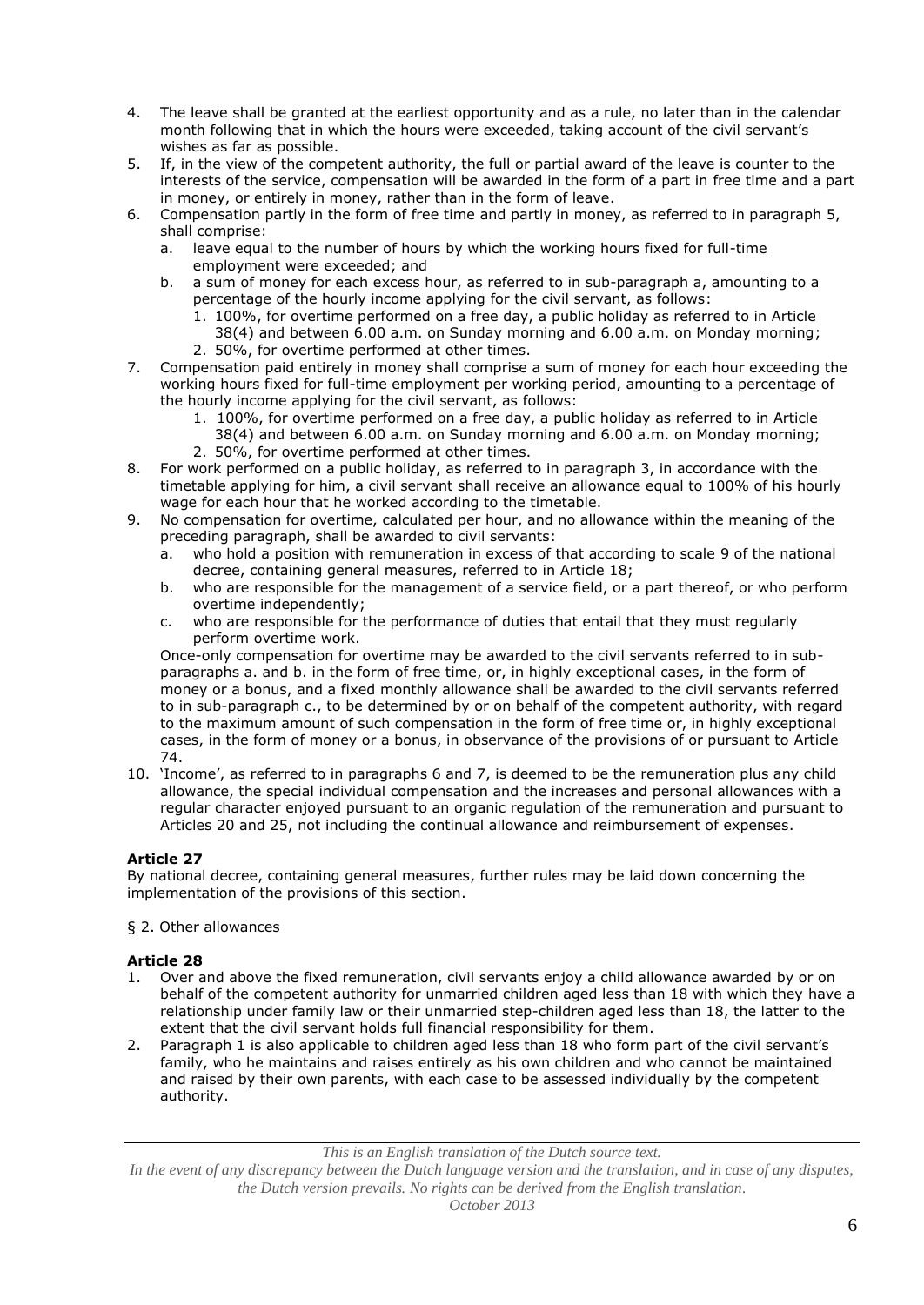- 3. For the purposes of the application of this Article, the following are equated with children aged less than 18:
	- a. children aged between 18 and 25 whose time, except in the case of illness or holidays, is largely taken up by or in connection with following a course of education;
	- b. children aged between 18 and 25 who, in the view of the competent authority, are permanently incapacitated, as a result of illness or disorders, to earn, through work appropriate to their capacities, one third of what physically and mentally able children of the same age are able to earn through work.

A secondment allowance may be awarded to a civil servant.

#### **Article 30**

With regard to a civil servant whose working hours are less than the usual full-time working hours applying for his position, the remuneration determined in accordance with Article 22 will be taken into account in the implementing rules referred to in Article 31, if and to the extent that the remuneration forms the basis for the determination of the child, breadwinner's or secondment allowances.

### **Article 31**

Further rules for the implementation of Articles 28, 29 and 30 shall be laid down by national decree, containing general measures.

§ 3. Remuneration in military service

#### **Article 32**

A civil servant in active military service shall be relieved of his duties in his civilian position.

#### **Article 33**

A civil servant performing his first training exercises as part of his mandatory military service shall enjoy the income associated with his office during the time fixed for this, less his military remuneration.

#### **Article 34**

A civil servant in active military service for repeat exercises shall enjoy the full income associated with his position for the duration of that service.

#### **Article 35**

- 1. A civil servant conscripted in connection with war, the risk of war or other exceptional circumstances shall enjoy the full income associated with his office for 30 days and thereafter the amount by which this exceeds his military remuneration.
- 2. Paragraph 1 does not apply until the military officer has completed the first exercise, either prior to or during the exceptional circumstances.
- 3. The provisions of paragraph 2 do not apply to special conscripts who need not enter active service until after the conscription year to which they belong or to which they can be deemed to belong on the basis of their age.

### **Article 36**

- 1. Civil servants appointed in fixed-term employment are subject to the provisions of Articles 32 up to and including 35 only up to and including the day on which their civilian position would have been terminated if they had not been withdrawn from this for military service.
- 2. The provisions of this section are implemented by the Minister concerned.
- 3. For the purpose of the implementation of the provisions of this section, the remuneration determined in accordance with Article 22 shall be taken into account with regard to civil servants whose working hours are less than the usual full-time working hours applying for their positions.
- § 4. Benefits on decease

*This is an English translation of the Dutch source text.*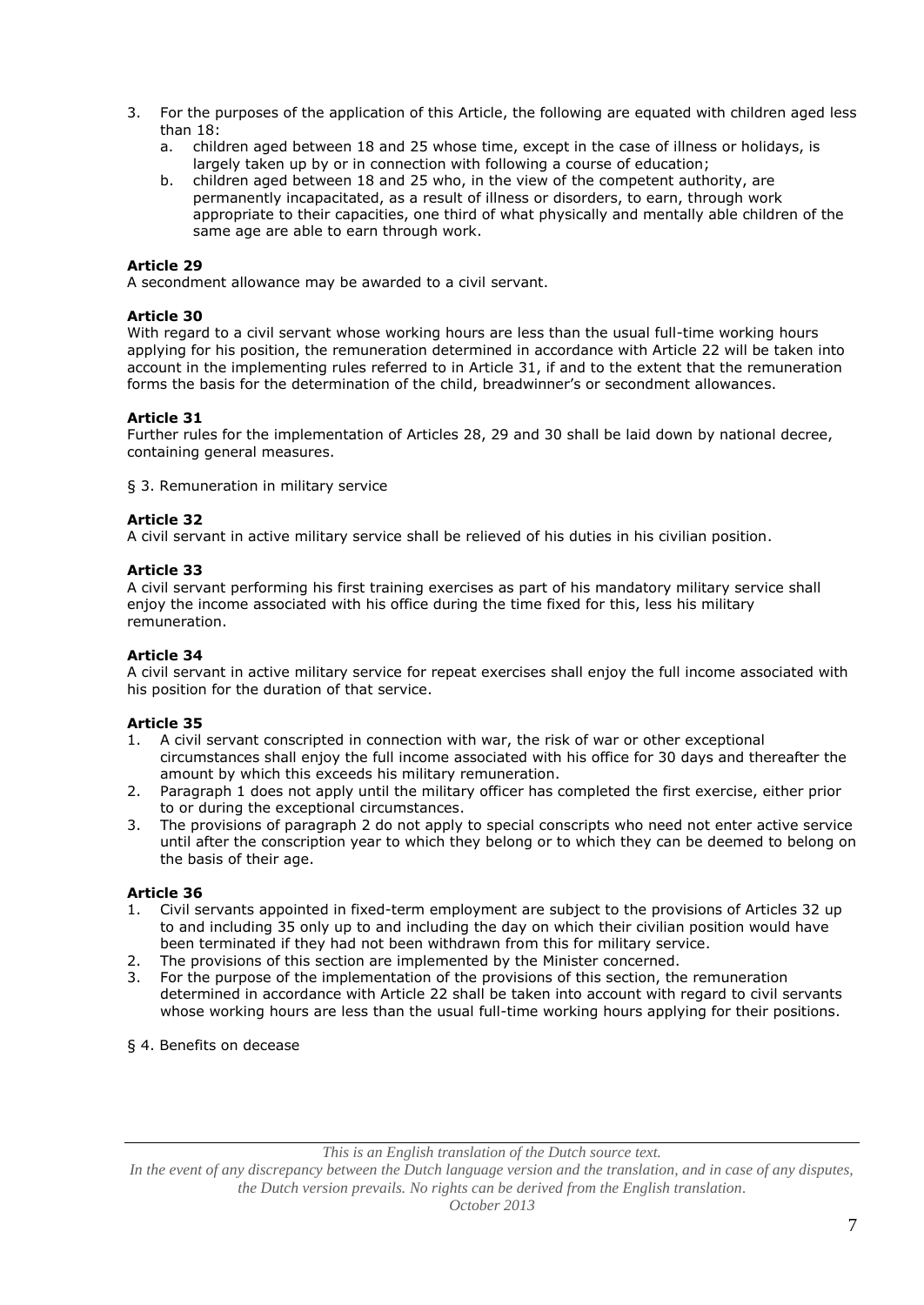- 1. As soon as possible following the decease of a civil servant, a sum equal to three times the amount of the monthly income on the date of decease shall be paid to the longest-surviving spouse by or on behalf of the competent authority.
- 2. If the deceased civil servant was not in active service on the date of decease, a sum equal to three times the amount of income that he would have enjoyed if he had been in active service on the first day of the month of decease will be paid out.
- 3. If the deceased civil servant leaves no relation as referred to in paragraph 1, the benefits shall be paid for the children aged less than 21 with which the civil servant had a relationship under family law and who are not married and have not been married. If there are also no such children, the benefits shall be paid out to parents, brothers, sisters or other children for whom the deceased was the breadwinner.
- 4. If the deceased civil servant also leaves no relations as referred to in the preceding paragraph, the amount referred to in paragraph 1 may be paid in part or in full for the settlement of the costs of the last illness and the funeral, if the estate of the deceased civil servant is insufficient to cover such costs.

# **CHAPTER V**

Service and working hours

## **Article 38**

- 1. A regulation of working hours for each service or company shall, as far as possible, be laid down by national decree, containing general measures, and announced, in observance of the provisions by or pursuant to national ordinances containing provisions regulating working hours.
- 2. The regulation of working hours shall take account of the fact that these may not be disproportionate in relation to the nature of the work and must be properly interspaced with rest times, and that work on Sundays is required only if this is unavoidable.
- 3. The regulation of working hours and its application shall also ensure as far as possible that each civil servant may visit his church on Sundays and on the religious holidays that apply for him and that his Sunday rest is restricted as little as possible. The regulation shall aim to ensure that the civil servant is not required to work on at least 26 Sundays per year.
- 4. The provisions of this Article regarding the performance of work on Sundays also apply for the performance of work on:

New Year's Day; Good Friday; the Christian Easter Monday; Ascension Day; the day on which the Monarch's birthday is officially celebrated; the day on which Labour Day (1 May) is officially celebrated; the date of 15 December, being Kingdom Day; Christmas Day and Boxing Day; the date of 11 November, being Sint Maarten Day; and any additional day designated by national decree.

## **CHAPTER VI**

Leave, remuneration during leave and entitlements in the event of illness

## **Article 39**

A civil servant shall be granted leave and remuneration during leave in accordance with the rules laid down by national ordinance.

## **Article 40**

The entitlement of civil servants to free medical treatment and/or nursing and, in connection with this, free transfer, as well as the determination of the category or categories of civil servants to whom these entitlements accrue shall be regulated by or pursuant to national ordinance.

*This is an English translation of the Dutch source text.*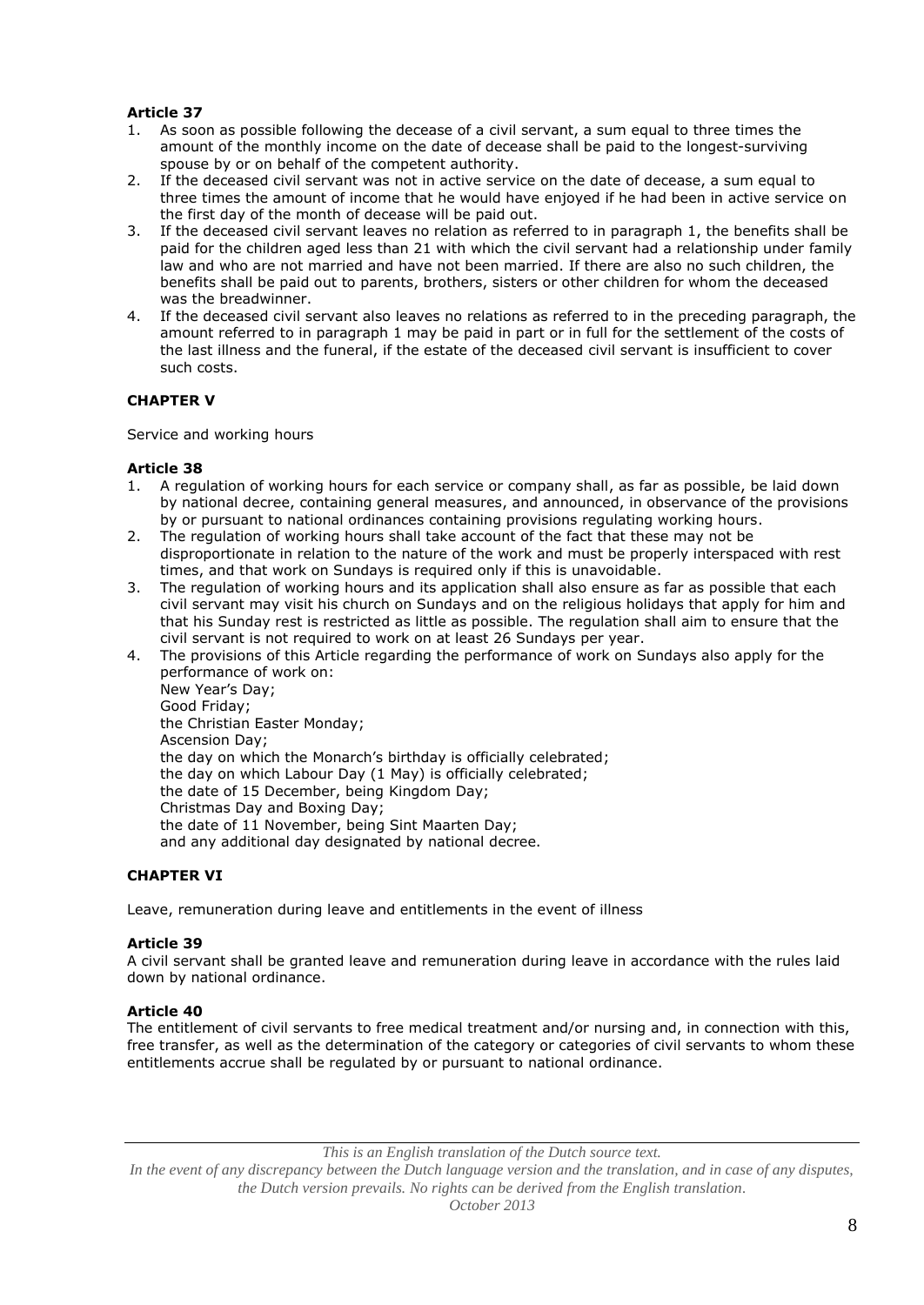Compensation shall be paid to a civil servant who unavoidably incurs expenses for medical treatment or nursing for himself or for his family, in accordance with the regulations laid down by or pursuant to national ordinance.

## **Article 42**

- 1. A former civil servant in permanent or fixed-term employment whose employment contract is terminated while he is unable to perform work due to illness, other than as referred to in the preceding paragraphs, but before the expiration of the term of 12 months from the commencement of the inability to work, shall be awarded benefits for the remaining term of the incapacity for work, until no later than the expiration date of the aforementioned 12-month term, consistent with the remuneration that he would have received during sick leave if his employment contract had not been terminated.
- 2. A former civil servant in permanent employment, whose employment contract is terminated while he is unable to perform work due to illness or disability arising in and through the performance of his duties, and which is not attributable to the fault or gross negligence of the civil servant concerned, but before the expiration of a term of 36 months following the commencement of the incapacity for work, shall be awarded benefits for the remaining term of the occupational disability, until no later than the expiration date of the aforementioned 36-month term, consistent with the remuneration that he would have received during sick leave if his employment contract had not been terminated.
- 3. A former civil servant in fixed-term employment, whose employment contract is terminated while he is unable to perform work due to illness or disability arising in and through the performance of his duties, and which is not attributable to the fault or gross negligence of the civil servant concerned, is entitled to monthly financial benefits for the remainder of the term of full or partial occupational disability, equal to the monthly financial benefits that he would have enjoyed pursuant to the National accident insurance ordinance if he had been subject to that national ordinance. However, wage limits referred to in the said national ordinance shall not be taken into account in the determination of the benefits, while in the event of full occupational disability during the term referred to in paragraph 1, the benefits may not be fixed at an amount less than that which would have been awarded pursuant to the provisions of that paragraph.
- 4. The disability referred to in paragraphs 1, 2 and 3 must be shown by a declaration of the medial committee or the physician referred to in Article 33 of the Civil service holidays and leave regulation, with the provisions laid down in paragraphs 4, 5 and 6 of this Article being likewise applicable
- 5. Any pension benefits charged to the General Pension Fund of the Netherlands Antilles or its legal successors, or paid pursuant to the National ordinance concerning the age limit for civil servants, plus the associated high-cost allowance, shall be deducted from the benefits enjoyed pursuant to the provisions of paragraphs 1 and 2.
- 6. During the period in which the benefits referred to in the preceding paragraphs are enjoyed, and in the event of an accident within the meaning of the National accident insurance ordinance, the provisions of the Regulation concerning treatment and nursing allowances for civil servants shall be likewise applicable to the aforementioned former civil servants for as long as this is necessitated by the consequences of the accident.
- 7. The financial benefits that would have been earned if the person concerned had been covered by the National accident insurance ordinance shall be awarded to the surviving dependents of the former civil servant referred to in paragraph 3, on the understanding that the wage limits referred to in the aforementioned national ordinance shall not be taken into account in the determination of the benefits.

# **CHAPTER VII**

Different obligations and rights of civil servants

§ 1. Oath or solemn affirmation

#### **Article 43**

1. On acceptance of his appointment, on appointment to a different position or if he is mandated to temporarily deputise for an office, a civil servant is required to take an oath or pledge of exoneration and an oath of office or solemn affirmation.

*This is an English translation of the Dutch source text.*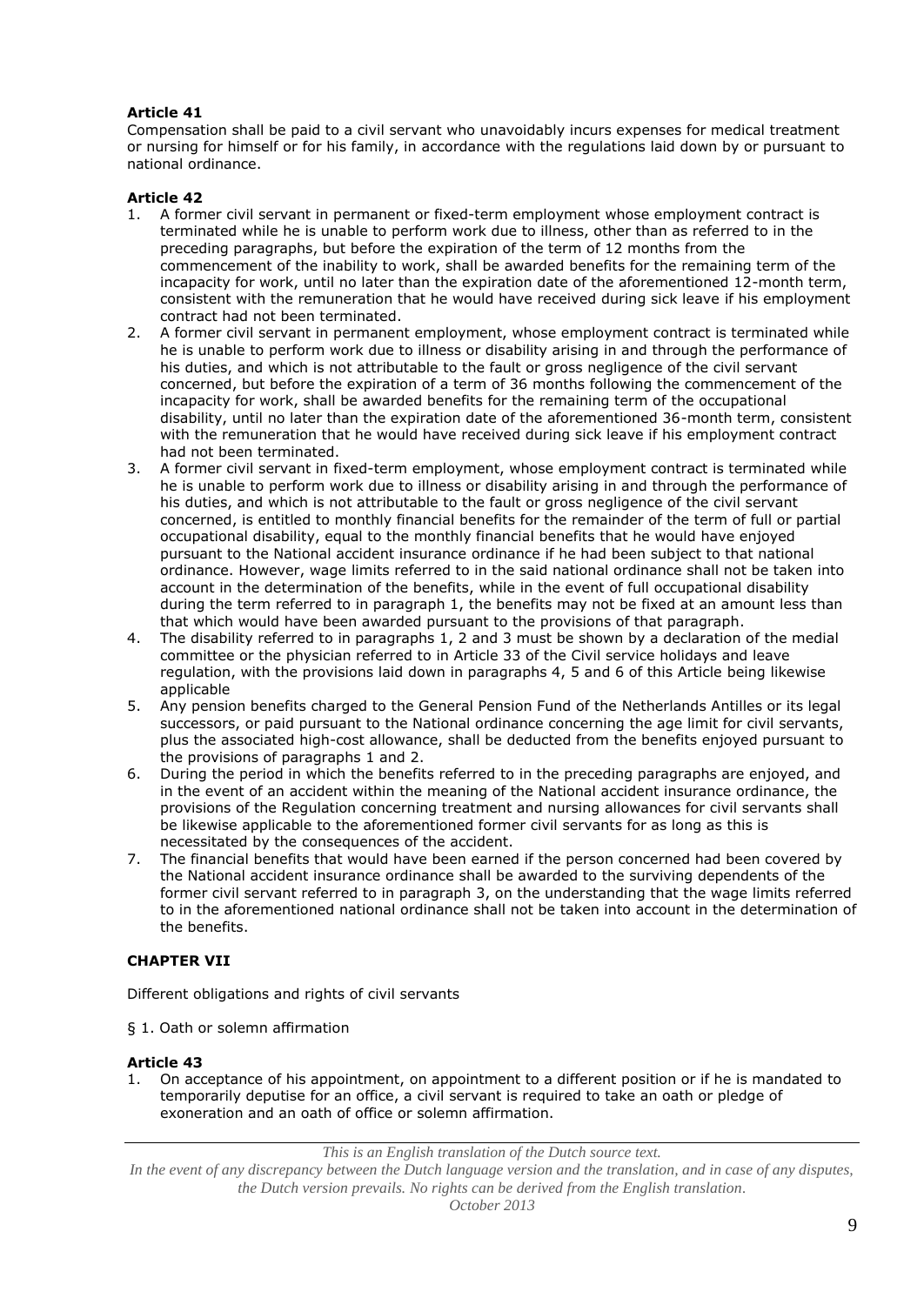- 2. The oath or pledge or solemn affirmation shall be taken before the competent authority or a head of service designated by that authority.
- § 2. Performance of work

- 1. A civil servant is required to fulfil the duties arising from his office accurately and conscientiously and to conduct himself as befits a good civil servant.
- 2. A civil servant must comply with rules laid down by or on behalf of the competent authority for his work or his conduct.
- 3. He must refrain from cursing and from the use of coarse or indecent language.

## **Article 45**

- 1. A civil servant may be denied access to the service areas, service buildings or the work, or forbidden to remain there by or on behalf of the competent authority.
- 2. He is required to conduct himself in accordance with the rules of order laid down by or on behalf of the competent authority with regard to attendance there.

### **Article 46**

- 1. A civil servant is required to devote all the working hours applying for him to government matters. During these working hours, he is not permitted to leave the place where the work must be performed without a valid reason.
- 2. During the working hours applying for him, a civil servant is not permitted to take action to represent his own private interests or those of third parties.
- 3. A civil servant is not permitted to order or request civil servants or other personnel in the service of the government to perform work other than for the government during the working hours that apply for them.
- 4. Civil servants are forbidden:
	- a. to consume or to have in their possession drinks containing alcohol during the working hours that apply for them;
	- b. to keep drinks containing alcohol in the offices, vehicles and vessels of the service.

### **Article 47**

If a civil servant is prevented from performing his work through illness or for other reasons, he is required to notify the head of the service or another civil servant designated by the head of the service of this as promptly as possible, stating the reasons, in order to prevent delays or obstruction of the service as effectively as possible.

#### **Article 48**

- 1. If a person occupying the same premises as the civil servant, or who has occupied these no more than 14 days previously, suffers from cholera, diphtheria, yellow fever, plague, chicken pox (variolae and varioloides), scarlet fever, febris typhoidis, paratyphoid, typhus or another disease designated by national decree, containing general measures, to which the general provisions of the ordinance containing provisions to control infectious diseases apply, the civil servant is forbidden to participate in the service. The civil servant is required to notify the head of the service as soon as possible on observation of a disease as referred to above in the premises.
- 2. In the event of diseases that create a risk for the environment, the head of the service may refuse to allow the civil servant to participate in the service.
- 3. The prohibition on participation in the service includes a prohibition on entry to the offices or locations of the service.
- 4. The civil servant shall receive his income for the time during which he is forbidden to take part in the service in accordance with the provisions of this Article.

## **Article 49**

- 1. If necessary, a civil servant is required to perform official work other than that which he normally performs on a temporary basis.
- 2. However, if a strike has broken out at any private employer or a lock-out has taken place, he cannot be required to perform work to replace strikers or locked-out employees, or to assist employees in the performance of work, unless and to the extent that, in the view of the

*This is an English translation of the Dutch source text.*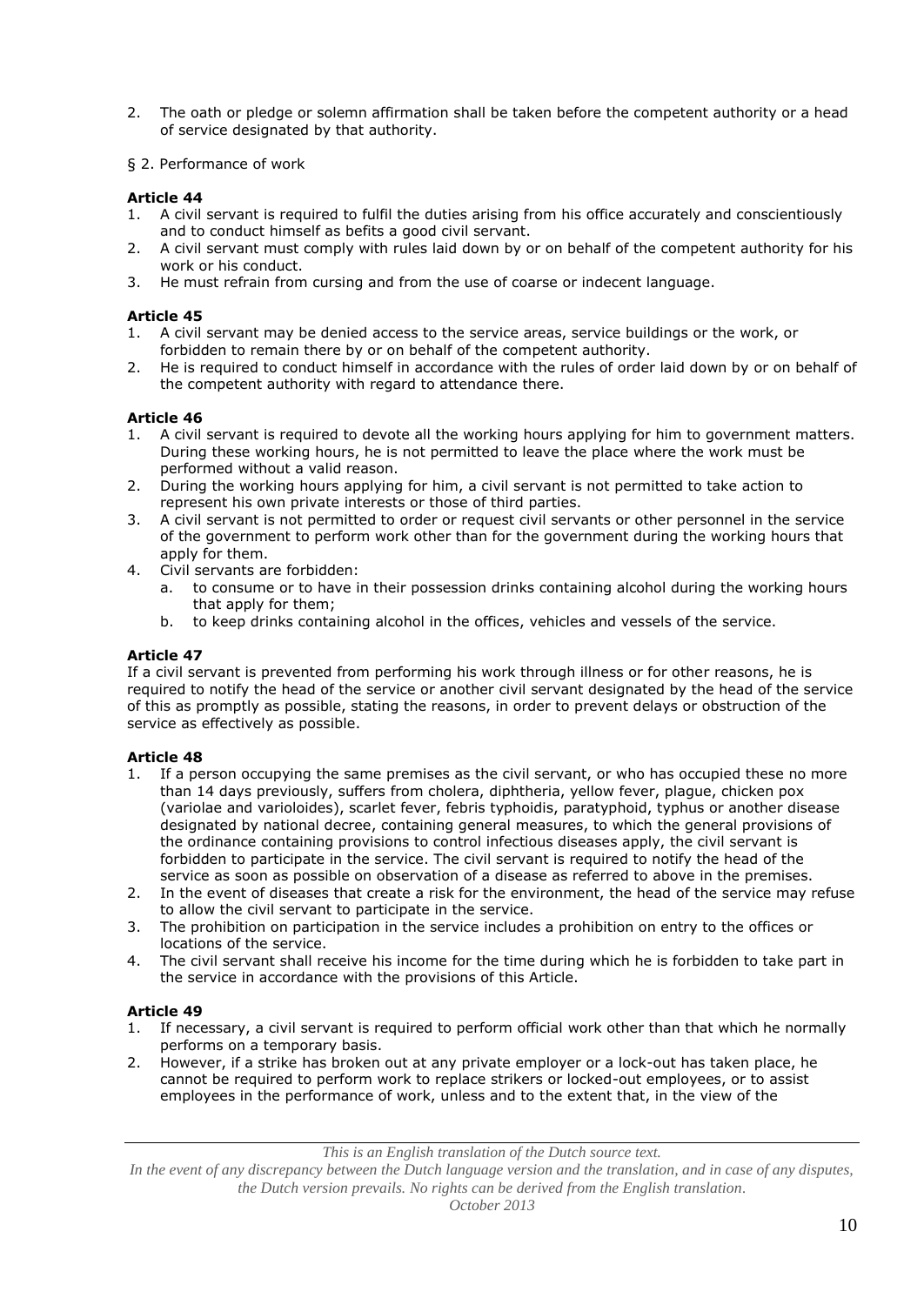competent authority, this is necessary in the interests of public safety or health or for the regular operation of the government service.

3. The civil servant shall be instructed to perform the work referred to in paragraph 1 by or on behalf of the competent authority.

## **Article 50**

- 1. Subject to the provisions of paragraph 3, the civil servant is required, if the interests of the service call for this, to accept another position or a new working environment, in his own field of service or otherwise and at the same location or otherwise, which can reasonably be assigned to him in connection with his personality, his circumstances and his existing prospects. This assignment shall be made by the competent authority.
- 2. Except in urgent cases, a new position or a different working environment will not be assigned to him until after his views have been heard.
- 3. A civil servant whose working hours are less than the usual full-time working hours applying for his position cannot be assigned a working location outside his island of residence or employment outside the working hours applying for him without his consent.

#### § 3. Secondary activities

### **Article 51**

Secondary activities involve work that the civil servant performs or will perform in addition to his official duties, on the grounds of employment, in relation to the operation of a business or trade or to fill a management, control or supervisory position.

### **Article 52**

- 1. A civil servant shall not perform any secondary activities as a result of which good performance of the relevant position or good operations of the relevant service cannot or can no longer reasonably be assured.
- 2. The civil servant who performs or is to perform secondary activities shall notify the head of his service of this in writing.
- 3. The head of the service may attach conditions to the performance of secondary activities that assure the proper performance of the relevant duties or the proper operations of the relevant service.
- 4. Within four weeks of the notice, referred to in paragraph 2, the head of the service shall notify the relevant civil servant in writing, stating the reasons, of whether the secondary activities are prohibited or whether conditions shall be attached to the secondary activities.
- 5. The civil servant shall provide written notice without delay of changes in the circumstances that could lead to reconsideration of the notice, referred to in paragraph 4.
- 6. The head of the service shall record the notices referred to in paragraphs 2 and 5, the decision, referred to in paragraph 4 and the reasons for that decision.
- 7. Further rules shall be laid down with regard to the manner in which the written notices referred to in paragraphs 2 and 5 must be issued, the data that they must include, the use of those data and the records, referred to in paragraph 6. The Minister responsible for personnel affairs shall lay down those rules with regard to the civil servants in the service of the Country.

#### **Article 53**

Articles 51 and 52 are likewise applicable with regard to a head of service who performs or is to perform secondary activities, with the mediation of the minister concerned.

#### **Article 54**

Civil servants are not permitted to undertake work, deliveries or service provision borne directly or indirectly by the government, partially or in full, or to stand surety for or participate in these, directly or indirectly.

#### **Article 55**

Civil servants, or particular groups of civil servants of a particular service may be forbidden by the competent authority to act as supervisory directors, managers, partners, shareholders or member of companies, foundations or associations, to be designated by national decree, which regularly come into contact with, or could, by virtue of their structure, regularly come into contact with the relevant service.

*This is an English translation of the Dutch source text.*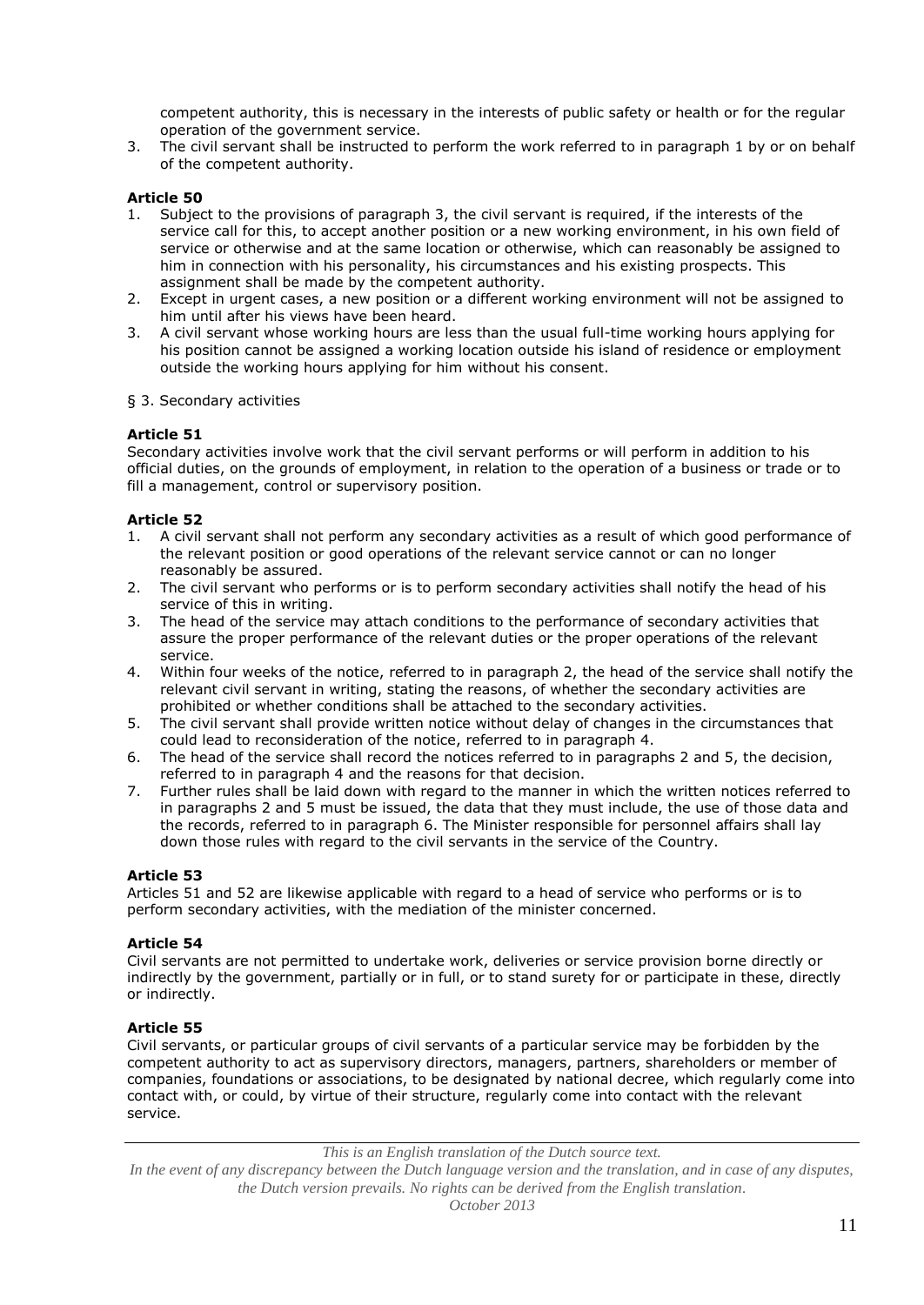- 1. A civil servant who holds a management, controlling or supervisory position in a legal entity and receives remuneration for the work performed or to be performed in that position, other than from the national treasury, is required to deposit that remuneration in the national treasury if the appointment to that position:
	- a. was made by or on behalf of the competent authority; or
	- b. arose from a statutory provision or pursuant to an agreement contracted with the consent of the competent authority.
- 2. Paragraph 1 is likewise applicable to civil servants who hold secondary positions relating to the office that they hold and that are assigned to them by the competent authority and who receive remuneration for the work performed or to be performed in that position, other than from the national treasury or the funds of a public-law institution.
- 3. The civil servant who holds a position as referred to in paragraphs 1 or 2 may be awarded reasonably determined remuneration charged to the National treasury.
- § 4. Use of government property

## **Article 57**

- 1. Civil servants are not permitted to use government property to the benefit of their own private interests or those of third parties.
- 2. Civil servants may use means of transport assigned to them by the government for the service solely for the transportation required by the service.
- 3. Such transportation does not include the transportation of the civil servant from and to his home or to and from the location of his work.
- 4. In exceptional circumstances, temporary dispensation from the provisions of paragraph 3 may be granted by or on behalf of the competent authority.
- § 5. The acceptance of gifts

## **Article 58**

- 1. The civil servants to whom fees, remuneration or gifts are offered in that capacity, or to whom promises are made, in any form whatsoever, may accept such fees, remuneration or gifts or promises only with the prior consent of the head of the service.
- 2. 'Gifts' are deemed to include remission of an obligation and compliance with a contract from which the civil servant apparently benefits.
- 3. 'Promises' are deemed to include obligations.
- 4. A gifts or promise to the civil servant's spouse, children or parents, as well as to other natural or legal persons, from which a direct financial benefit to the civil servant can be expected are equated with gifts or promises to the civil servant himself.
- 5. During an ordering phase, a civil servant shall accept no fee, remuneration, gift or promise from the contractor.
- 6. Civil servants are not permitted to accept fees, remuneration, gifts or promises or to provide for these to be delivered to a private address.
- 7. Civil servants shall not request or claim that fees, remuneration or gifts be offered or that promises be made.

## **Article 59**

- 1. Civil servants who are offered fees, remuneration or gifts, or to whom promises are made, in that capacity, shall report this to their head of service without delay.
- 2. The head of the service shall decide as soon as possible after receiving the report, referred to in paragraph 1 whether or not the gift may be accepted.
- 3. The head of the service shall not grant the consent, referred to in paragraph 1 if:
	- a. the fee, remuneration, gift or promise represents a value of more than ANG 100; or b. there is a reasonable suspicion that the fee, remuneration, gift or promise is made in
	- there is a reasonable suspicion that the fee, remuneration, gift or promise is made in order to motivate the civil servant to take or refrain from certain action in his service provision.
- 4. The amount referred to in paragraph 3(a) may be further laid down by national decree.
- 5. Fees, remuneration, gifts or promises accepted without consent shall be returned.
- 6. The head of the service shall record the report, referred to in paragraph 1, the decision referred to in paragraph 2 and the reasons for that decision.

*This is an English translation of the Dutch source text.*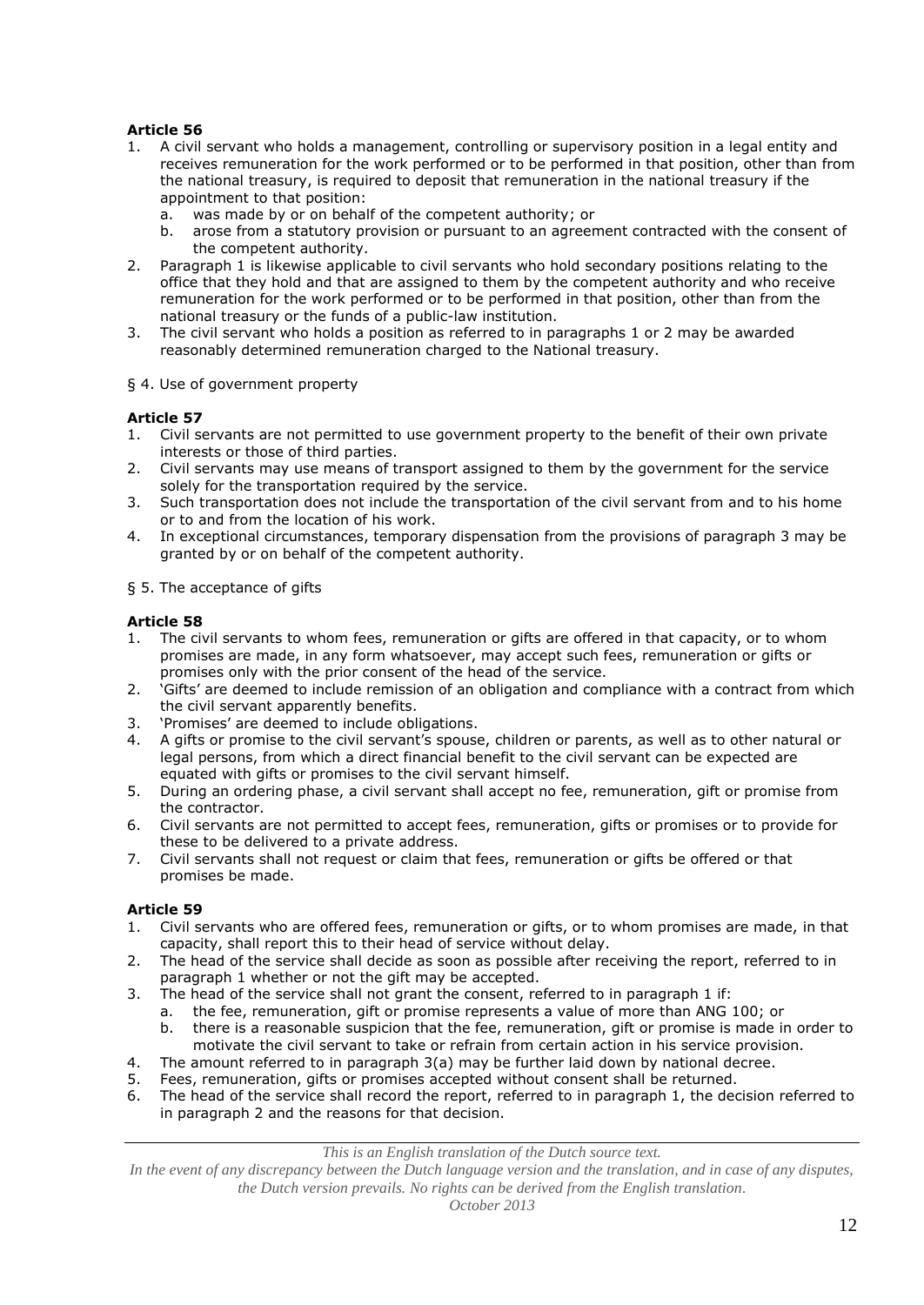7. The minister responsible for personnel matters shall impose further rules concerning the way in which the report, referred to in paragraph 1 must be made, the data that must be reported with this, the use of those data and the records, referred to in paragraph 6.

# **Article 60**

- 1. Articles 58 and 59 do not apply to fees, remuneration, gifts or promises representing a small value, which the provider of these generally offers his relations.
- 2. The provisions of this paragraph are likewise applicable with the mediation of the minister concerned, with regard to a head of service who is offered fees, remuneration or gifts, or to whom a promise is made, in that capacity.
- § 6. Confidentiality

## **Article 61**

- 1. Civil servants are required to protect the confidentiality of all information of which they become aware in the course of their official duties, to the extent that this obligation follows from the nature of the matter or is explicitly imposed on them.
- 2. The obligation referred to in paragraph 1 does not exist in relation to parties to which the civil servant is directly or indirectly subordinate, nor to the extent that he is relieved of the confidentiality obligation by a superior.

### **Article 62**

Civil servants are forbidden to abuse information that they acquire in the course of their official duties.

### § 7. Service attire

## **Article 63**

- 1. Civil servants are required to wear the service attire and distinguishing marks, if and to the extent that this is prescribed for them by the competent authority.
- 2. Civil servants may wear their uniform when off duty, except during demonstrations, marches and public political meetings, unless a special licence is granted for this by or on behalf of the competent authority. Furthermore, the wearing of uniforms off duty may be prohibited for certain categories of civil servants by or on behalf of the competent authority if terms for this are deemed to exist.
- 3. Wearing of service attire or distinguishing marks differing from the model is prohibited without dispensation to be granted by or on behalf of the competent authority.
- 4. The provision of service attire or an allowance for this shall take place in accordance with rules laid down by national decree, containing general measures.

## **Article 64**

Civil servants are not permitted to wear insignias or other distinguishing marks when in uniform, or to wear items of uniform when on duty other than those provided or prescribed by the government, or to wear insignias or other distinguishing marks, the wearing of which is prohibited. This prohibition is not applicable with regard to foreign decorations for the acceptance or wearing of which the lawful authority has granted leave or consent.

§ 8. Official and service housing

## **Article 65**

- 1. Civil servants are required, if they are assigned an official or service residence to live in by or on behalf of the competent authority, to occupy this and to conduct themselves in accordance with the regulations imposed with regard to its occupation and use.
- 2. They shall bear the maintenance costs usually born by the tenant in accordance with legal regulations and local custom and practice, unless a different regulation is laid down in that regard by or on behalf of the competent authority.
- 3. A civil servant who occupies an official or service residence shall refrain from displaying or raising flags other than national or orange flags. The external appearance of the official or service residence or the accompanying site may not show the political views of the civil servant or his fellow occupants.

*This is an English translation of the Dutch source text.*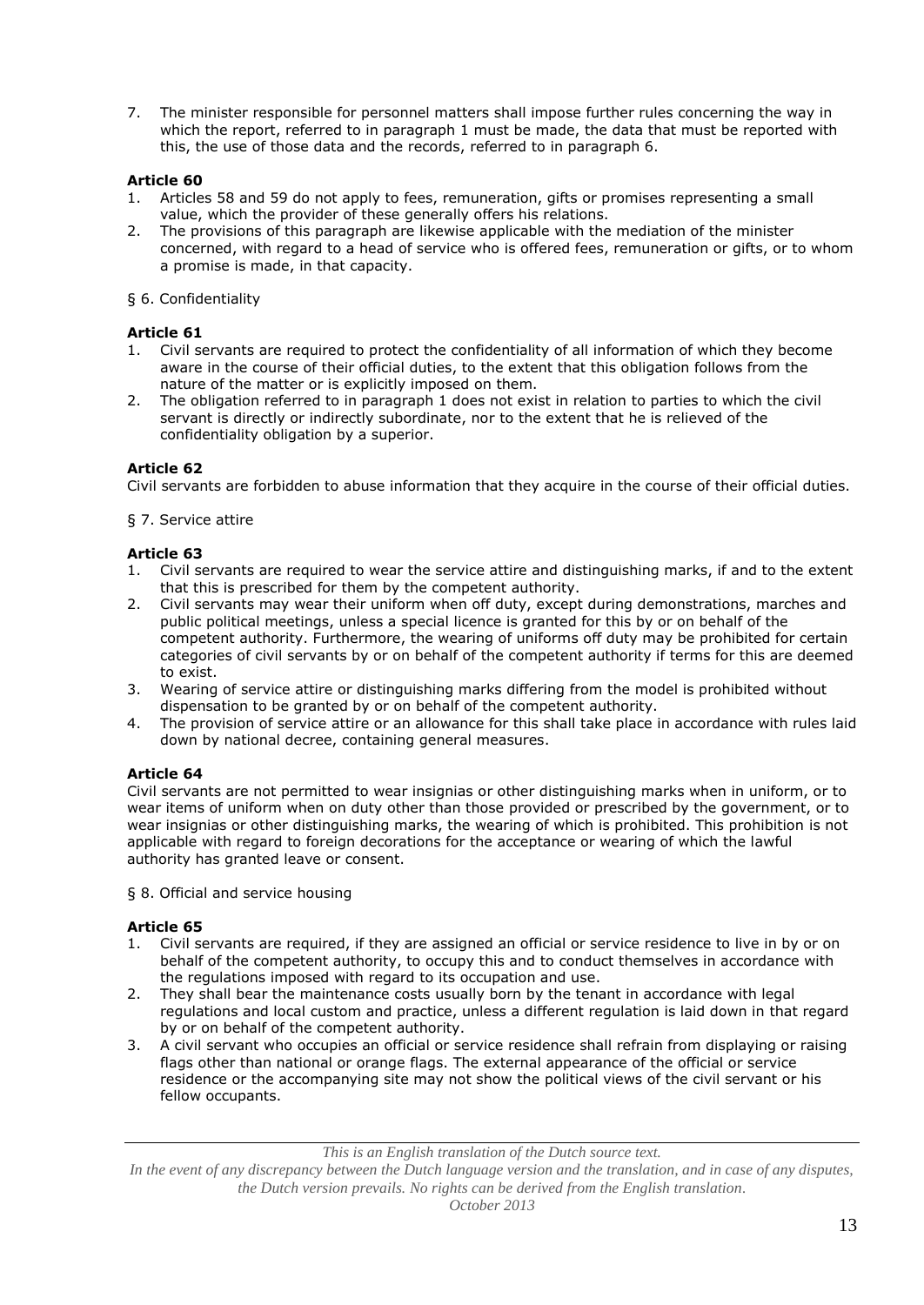### § 9. Liability and accountability

## **Article 66**

Obligations to provide surety shall not be imposed on civil servants.

### **Article 67**

- 1. Civil servants who cause damage to the government in that capacity, directly or indirectly, without being accountable in that regard through unlawful action or through failure to exercise due care, are required to pay compensation for that damage.
- 2. The prosecution of and recourse against civil servants, their heirs or successors in title shall take place in accordance with rules to be laid down by national ordinance.

### **Article 68**

- 1. An accountable civil servants shall be relieved, partially or in full, of the obligation to settle a deficit to the extent that he has performed the management accurately and has taken the necessary precautions for the custody of funds and securities with financial value.
- 2. If the obligation to settle a deficit arises from liability for subordinates, the extent to which he maintained proper supervision of the actions of the personnel shall also be taken into account.

### **Article 69**

An accountable civil servant is relieved of his responsibility during the time that he did not personally perform his management due to illness or legal absence, if his position was delegated during that period pursuant to a designation by the competent authority.

### **Article 70**

The Articles of this section apply only to the extent that the National accountability ordinance and the National ordinance concerning the General Audit Chamber do not provide otherwise.

#### § 10. Indemnification

### **Article 71**

A civil servant who is transferred to a different location by the competent authority or is required to move home at his location for the service shall be granted an allowance, in observance of the

rules imposed in that regard, which shall be laid down by national decree, containing general measures.

## **Article 72**

- 1. Civil servants are entitled to compensation for travel and accommodation expenses and to insurance against the risks of flying when travelling on official business. The travel allowance shall not be enjoyed if free transportation is provided.
- 2. Rules concerning the award of the allowance for accommodation expenses referred to in paragraph 2, and concerning the aforementioned insurance, shall be laid down by national decree, containing general measures.
- 3. The order for the business trip shall be issued by the competent authority or by the competent officials. The civil servant is required to accept a business trip assigned to him.

## **Article 73**

The competent authority may determine the cases in which indemnification and compensation is granted for costs for which no other provision is made.

§ 11. Rewards and other special once-only allowances

#### **Article 74**

- 1. A civil servant may be rewarded by the competent authority for exceptional dedication to duty or exceptional commendable service provision.
- 2. The rewards are:
	- a. certificate of satisfaction;
	- bonus:

*This is an English translation of the Dutch source text.*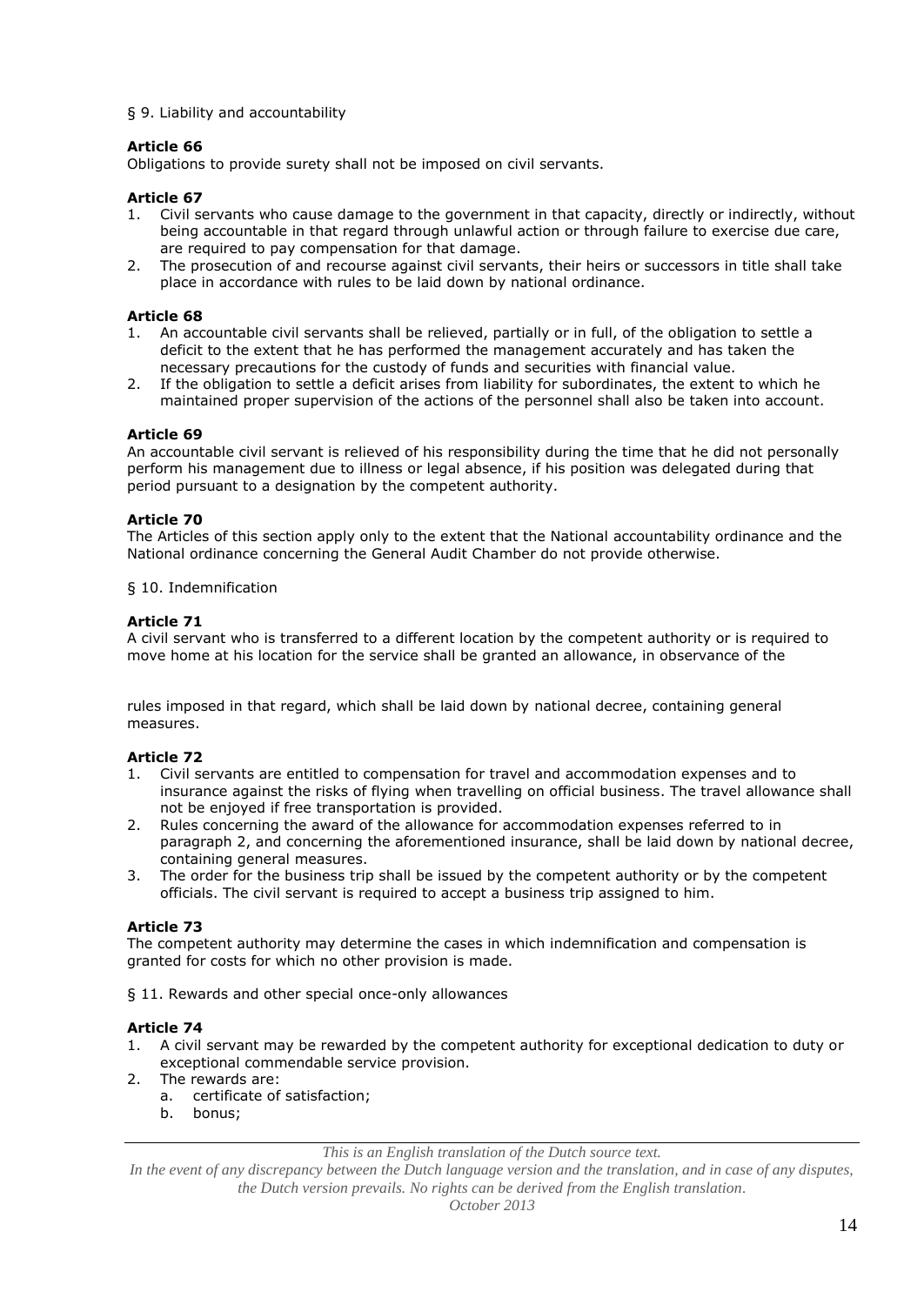- 
- c. promotion;<br>d. once-only f once-only financial reward.
- e. The bonus in any one calendar year shall not exceed an amount to be laid down by national decree, containing general measures.
- 3. The once-only financial reward shall not exceed a sum equal to ten per cent (10%) of the initial remuneration for scale 1, as laid down in the national decree, containing general measures, referred to in Article 18 and may be awarded to the same civil servant no more than twice per calendar year.
- 4. For the implementation of the provisions of this Article with regard to a civil servant whose assigned working hours are less than the customary full-time working hours for his position, the reward shall be based on the remuneration that he would have enjoyed in that position if his working hours had been equal to the customary full-time working hours for his position.

- 1. If, in the view of the competent authority, there is a substantial general interest in filling a particular vacancy without delay, or in ensuring that the civil servant holding a position does not leave that position, a once-only payment may be granted to the person who is willing to hold the said position, or not to resign from that position, for a particular period, to be specified in the administrative decision in which the payment is awarded as a condition for the award. The award may also be made subject to other conditions relating to the relevant position and the way in which it is performed.
- 2. Further rules concerning the amount of the payment, the conditions under which it may be awarded and the cases in which it will not be paid out or will be reclaimed, in part or in full, shall be laid down by national decree, containing general measures.

## § 12. Study assignment

# **Article 76**

- 1. A civil servant may be issued a foreign study assignment by the competent authority. A civil servant who is in full-time employment in his position is required to accept a study assignment for a period of no more than six months. Such a study assignment may not be issued to a civil servant whose assigned working hours are less than the customary full-time working hours for his position without his consent, and no civil servant may be issued a study assignment for a period exceeding six months without his consent.
- 2. During a study assignment, the civil servant will be placed on leave of absence. He shall be awarded income such that he will be able to provide for his own costs of living and those of his family during the study assignment in the same manner as if he had remained in active service; furthermore, such provision shall be made as ensures that the civil servant suffers no disadvantage from the aforementioned assignment. A civil servant whose assigned working hours are less than the customary full-time working hours for his position, but who has consented to the issue of a study assignment, shall be appointed on a full-time basis for the duration of that assignment; the award of income as referred to in this paragraph shall be based on employment in a full-time position.
- 3. The administrative decision in which a study assignment is issued shall determine whether or not the time in which that assignment is completed:
	- a. shall qualify as service time in full, for the purposes of both the assessment of the pension rights and for the regulation of the pension;
	- b. shall qualify as time during which no actual service is provided as referred to in Article 10(1), of the Civil service holidays and leave regulation;
	- c. shall qualify as service time for the purpose of the award of regular increases in remuneration.
- § 13. Other obligations and rights

## **Article 77**

No benefits shall be withheld from, or disadvantages imposed on a civil servant with regard to noncompliance with provisions of which the civil servant cannot reasonably be deemed to have been aware.

*This is an English translation of the Dutch source text.*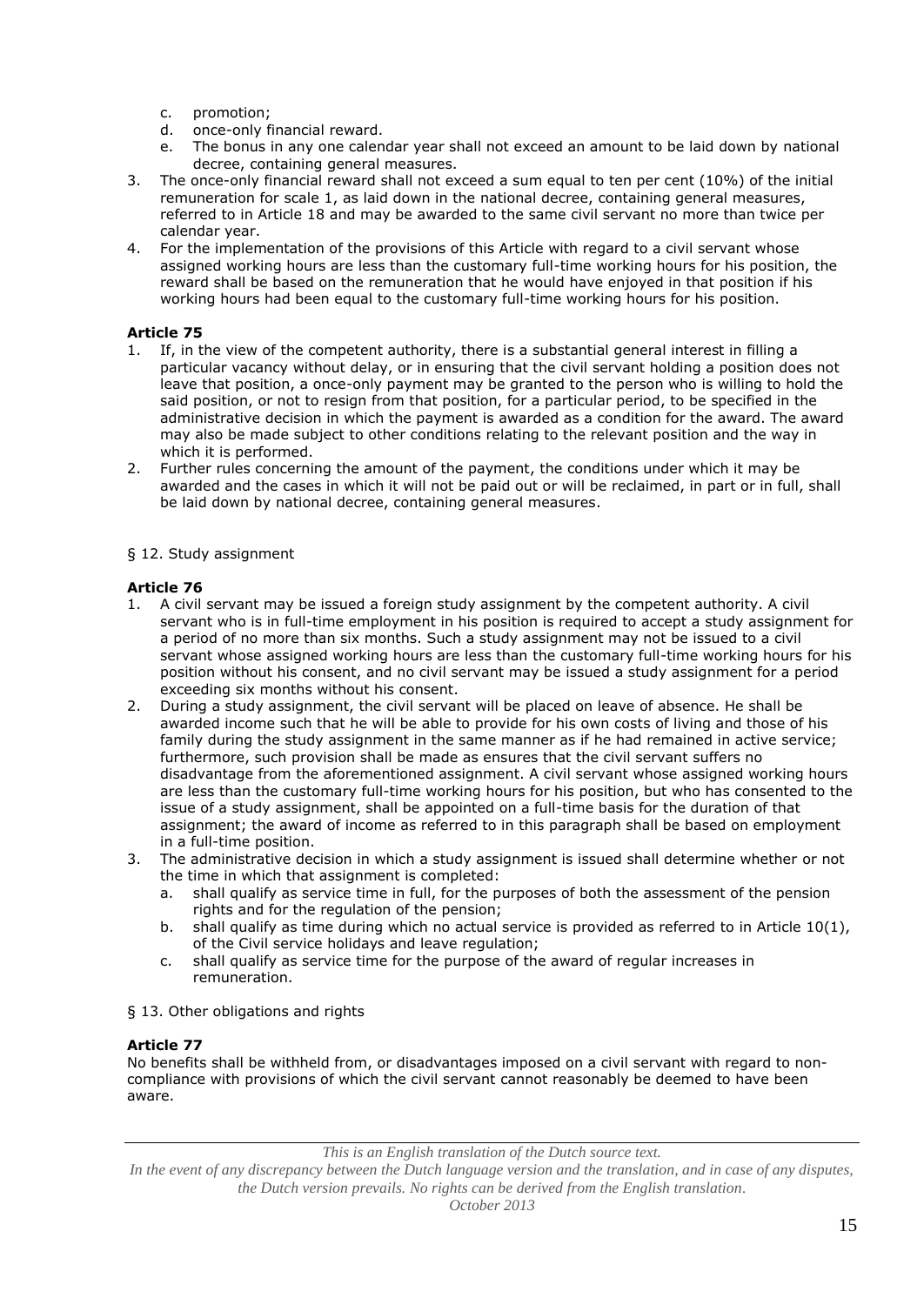If the competent authority or the head of the service receive written complaints concerning a civil servant, the civil servant shall be given an opportunity to view this as soon as possible and is required, on request, to sign the relevant documents as seen. He has the right to present his views on the contents, both orally and in writing.

# **Article 79**

- 1. No benefits shall be withheld from, or disadvantages imposed on a civil servant in contravention of a regulation laid down by the competent authority.
- 2. The competent authority that established a general regulation is not authorised to derogate from this in a particular case to the detriment of the civil servant unless the regulation reserves the right for such derogation.

## **Article 80**

The award of transportation at the expense of the government or the award of an allowance for transportation costs shall take place in accordance with the regulations for this laid down by national ordinance.

# **Article 81**

Regulations concerning the other rights and obligations of the civil servant shall be laid down by national decree, containing general measures.

§ 14 Integrity counsellor

## **Article 82**

- 1. The Minister of General Affairs shall appoint a civil servant as an integrity counsellor for each ministry. Integrity counsellors may be appointed for individual organisational units or for groups of organisational units, as required.
- 2. A civil servant appointed as an integrity counsellor shall operate in that capacity outside and alongside the hierarchical and functional organisation.
- 3. A civil servant appointed as an integrity counsellor shall suffer no disadvantage whatsoever as a result of performing the tasks of the reporting centre.
- 4. An appointment as an integrity counsellor applies for a term of no more than two years.

## **Article 83**

- 1. An integrity counsellor advises civil servants on request on integrity issues and on the manner in which they may or must treat knowledge of potential breaches of integrity in the organisation.
- 2. An integrity counsellor shall treat the information received in that capacity in confidence and shall protect the identity of persons from whom the information is obtained from disclosure to third parties. Article 61(2) does not apply to the knowledge that the integrity counsellor acquires in that capacity.
- 3. Article 200 of the Code of Criminal Procedure does not apply to the integrity counsellor to the extent that this concerns criminal offences of which he became aware in the performance of that task.
- 4. The integrity counsellor shall issue a confidential, anonymised report to the Minister of General Affairs twice a year, before 1 March and before 1 September, on the number of times that his advice was requested in the preceding period and the topics of the advice, stating the form of breach of integrity of which he may have become aware.
- 5. Further rules concerning the recording and use of the information included in the report as referred to in paragraph 4 shall be laid down by the Minister of General Affairs.
- § 15 Suspicion of a breach of integrity

## **Article 84**

- 1. Civil servants shall notify the head of the service of suspicions of a breach of integrity based on reasonable grounds. If the civil servant does not regard notification of the head of the service as desirable, the civil servant shall notify the manager next highest in rank of the suspicion.
- 2. The notification may be made in writing or orally.

*This is an English translation of the Dutch source text.*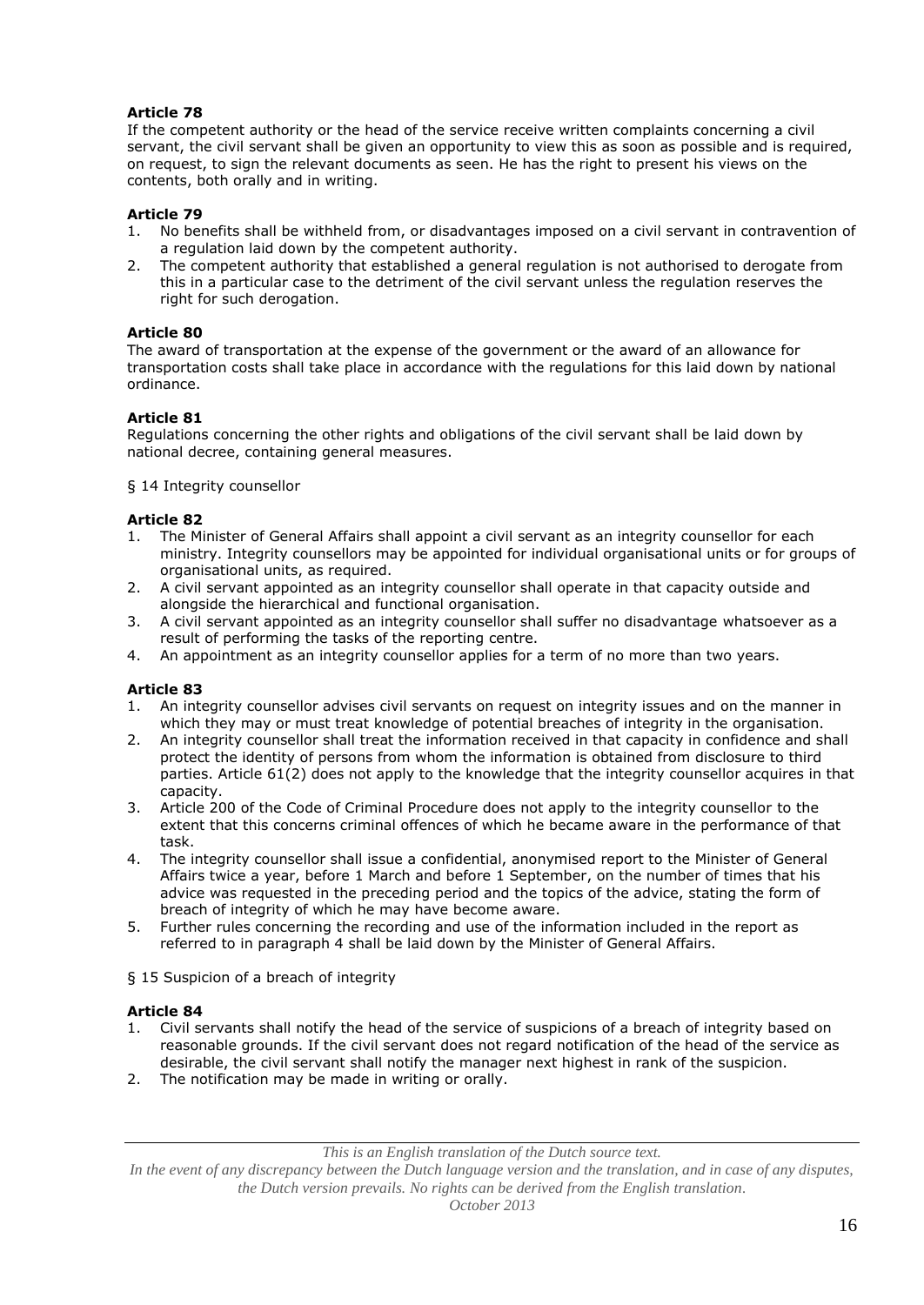- 3. The head of the service to whom the notice is issued shall send written confirmation of its receipt to the civil servant concerned immediately after its receipt, stating the notified suspicion of a breach of integrity and the date of the notification.
- 4. The head of the service to whom the notice is issued shall draw up a report without delay, stating the service unit and the head of service to which the notice relates, the person who issued the notice, the date of the notice and the facts, circumstances and persons playing a role in the notified suspicion of a breach of integrity.
- 5. The head of service shall send the report on the notification of the suspected breach to a minister concerned with the notification without delay.
- 6. Within eight weeks of the notification, the minister to whom the report on the notification was sent shall form a substantive position on the suspected breach of integrity reported and the civil servant who issued the notice shall be informed of that view in writing.
- 7. In the event that the notice of the suspected breach of integrity proves to be based on fact, the necessary measures shall be taken.
- 8. The Minister of General Affairs shall establish further rules concerning the recording and use of the data included in a substantive position as referred to in paragraph 6.

A civil servant who has notified a suspected breach of integrity in observance of the provisions of or pursuant to this national ordinance shall not suffer any disadvantage in his position as a result of the notification, to the extent that he acted in good faith and had no personal benefit from the breach or from its notification.

# **CHAPTER VIII**

### Disciplinary sanctions

## **Article 86**

- 1. The competent authority may impose disciplinary sanctions on a civil servant who fails to comply with the obligations imposed on him or neglects his duties in other ways.
- 2. Neglect of duty covers both the infringement of any rules and action or omissions that a good civil servant should not take or make in similar circumstances.
- 3. Criminal prosecution for an offence that includes neglect of duty shall not rule out disciplinary sanctions for the same offence.

## **Article 87**

- 1. The disciplinary sanctions that can be applied are:
	- a. a written rebuke;
	- b. special service on days other than Sundays and the religious holidays applying for the civil servant, without the award of the remuneration for overtime pursuant to Article 26 or for lower remuneration than this;
	- c. financial penalty;<br>d. full or partial ded
	- full or partial deduction of income;
	- e. classification in a lower remuneration grade;
	- f. exclusion from promotion;
	- g. a reduction in rank, for a specified period or otherwise, with or without a reduction in remuneration;
	- h. suspension for a specified period, with full or partial deduction of income; i. dismissal.
- 2. By national decree, containing general measures, the authorisation to impose the sanctions referred to in paragraph 1(a) up to and including 1(g) may be transferred to officials designated in that national decree.
- 3. The application of the sanctions referred to in paragraph 1(b), 1(c), 1(d), 1(e), 1(f) and 1(g) shall take place in observance of the following:
	- 1°. special service shall be imposed for a maximum of six hours, with a maximum of three hours per day, immediately following the normal working hours or otherwise;
	- 2°. the financial penalty shall amount to at least five per cent (5%) and no more than (50%) of the initial remuneration for scale 1, as laid down in the national decree, containing general measures, referred to in 18, rounded up to the nearest amount in full guilders;
	- 3°. deduction of income shall take place up to a maximum amount of one month's income;

*This is an English translation of the Dutch source text.*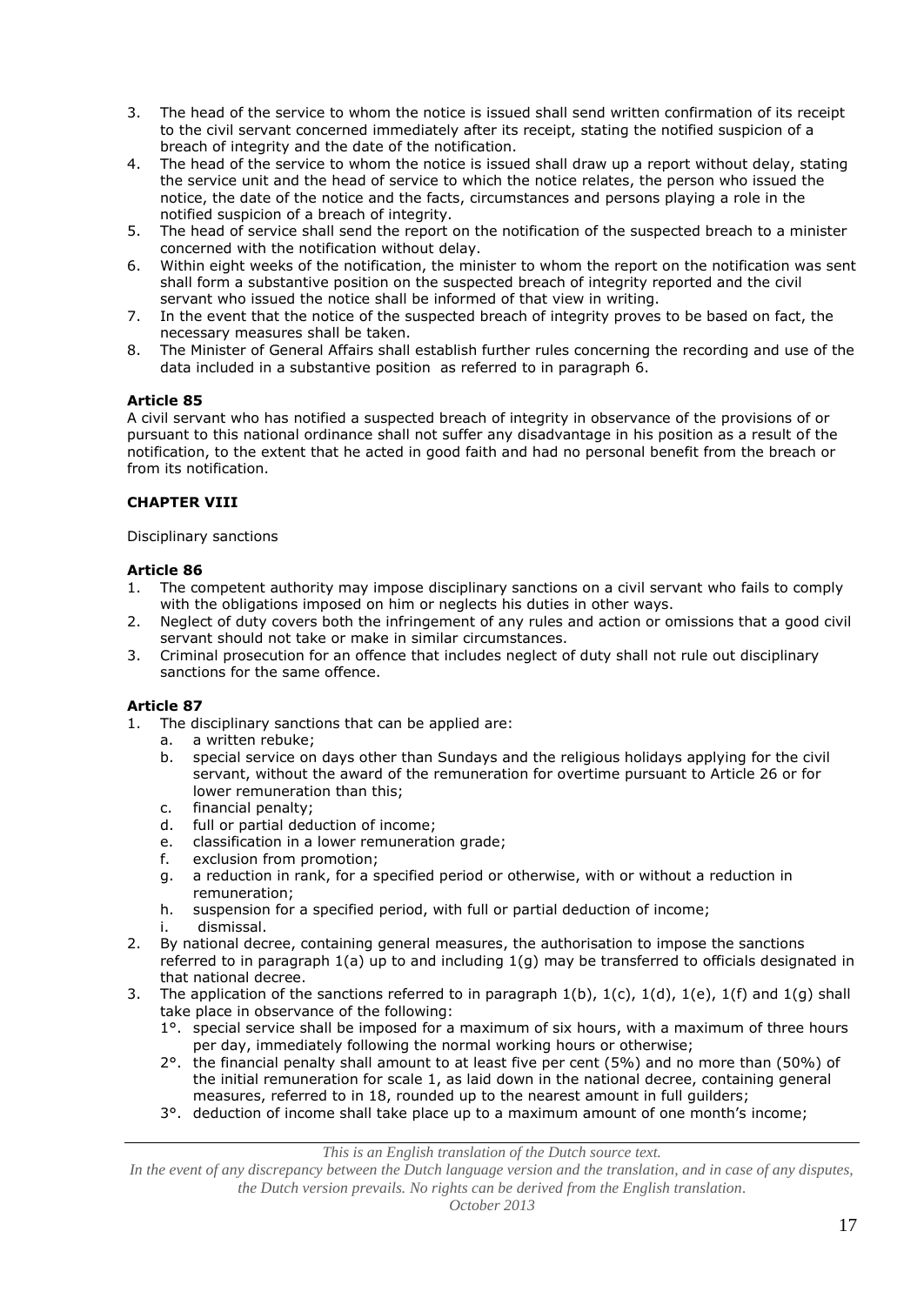- 4°. a reduction in remuneration shall take place by a maximum of two remuneration grades;
- 5°. exclusion from promotion shall take place for no more than four years;
- 6°. a reduction in rank involves the transfer of the civil servant subject to the sanction to the rank immediately below the current rank, with or without a reduction in his remuneration to that associated with that lower rank;
- 7°. suspension shall be imposed for no more than six months.
- 4. On the imposition of a sanction, it may be determined that this will not be enforced if the person concerned does not commit any similar neglect of duty as that for which the sanction is imposed, for a term to be fixed when the sanction is imposed, which may not exceed two years, nor any other serious neglect of duty, and complies with any special conditions to be set when the sanction is imposed. The conditions may not restrict religious or political freedoms.
- 5. For the purpose of the implementation of the provisions of this Article, for a civil servant whose assigned working hours are less than the customary full-time working hours for his position, the remuneration that he would have enjoyed in that position if the working hours applying for him had been equal to the customary full-time working hours for his position shall be taken into account.

- 1. If possible, the notification, referred to in Article 95(1) of the 1951 Civil service procedure regulation shall be delivered to the civil servant in the service building or workplace in which the civil servant performs his work against confirmation of receipt dated and signed by him.
- 2. If the civil servant is not present in the service building or workplace, the notification shall be delivered at his home or place of residence and issued to the person concerned or to one of his fellow occupants against confirmation of receipt dated and signed by the recipient. If the person responsible for the delivery does not find the civil servant or any of his fellow occupants at home, or if the person that he finds refuses to accept receipt of the document or to sign the confirmation of receipt, it shall be sent to his home or place of residence by registered mail.
- In the cases, referred to in paragraph 2, the civil servant concerned is deemed to have become aware of the notification on the date of delivery to his home or place of residence or on the date on which it is delivered to, or presented at his home or place of residence by the postal service.

# **Article 89**

- 1. The sanction shall not be imposed until after the civil servant has been given an opportunity, to account for his actions to the parties authorised to impose the sanction, orally or in writing, at their discretion, within seven days. The civil servant may avail himself of the support of other parties in accounting for his actions.
- 2. If the account is delivered orally, a record of this shall be drawn up immediately and, after being read out, shall be signed by the party to whom the account was delivered and by the civil servant. If the civil servant refuses to sign, this shall be reported in the record, stating the reasons if possible.
- 3. If the civil servant so requires, he and the person whose support he enlists in accounting for his actions shall be given an opportunity to view the official reports or other documents which relate to the charges made against him, with the exception of documents, viewing of which would decidedly be counter to the public interest.
- 4. The imposition of the sanction must be recorded in writing, stating the reasons.
- 5. The parties authorised to impose sanctions shall notify the sanctioned person of the imposition of the sanction without delay, by sending a copy of the relevant order. Article 88(2) and 88(3) are likewise applicable.
- 6. If the sanction is imposed by a party designated pursuant to Article 87(2), the order to impose the sanction shall also state that the person concerned may appeal in writing to the competent authority, stating the grounds, within 14 days of its receipt.
- 7. The competent authority is required to send the civil servant a decision, stating its reasons, within three months of the date on which the civil servant appeals.

## **Article 90**

- 1. The sanction, other than that of a written rebuke, shall not be implemented until it has become final unless, in the view of the parties authorised to impose the sanction, immediate enforcement is required in the interests of the service.
- 2. In the event of immediate enforcement of a sanction of special service, which sanction is not upheld on appeal, the time during which the special service was performed shall be deemed to be

*This is an English translation of the Dutch source text.*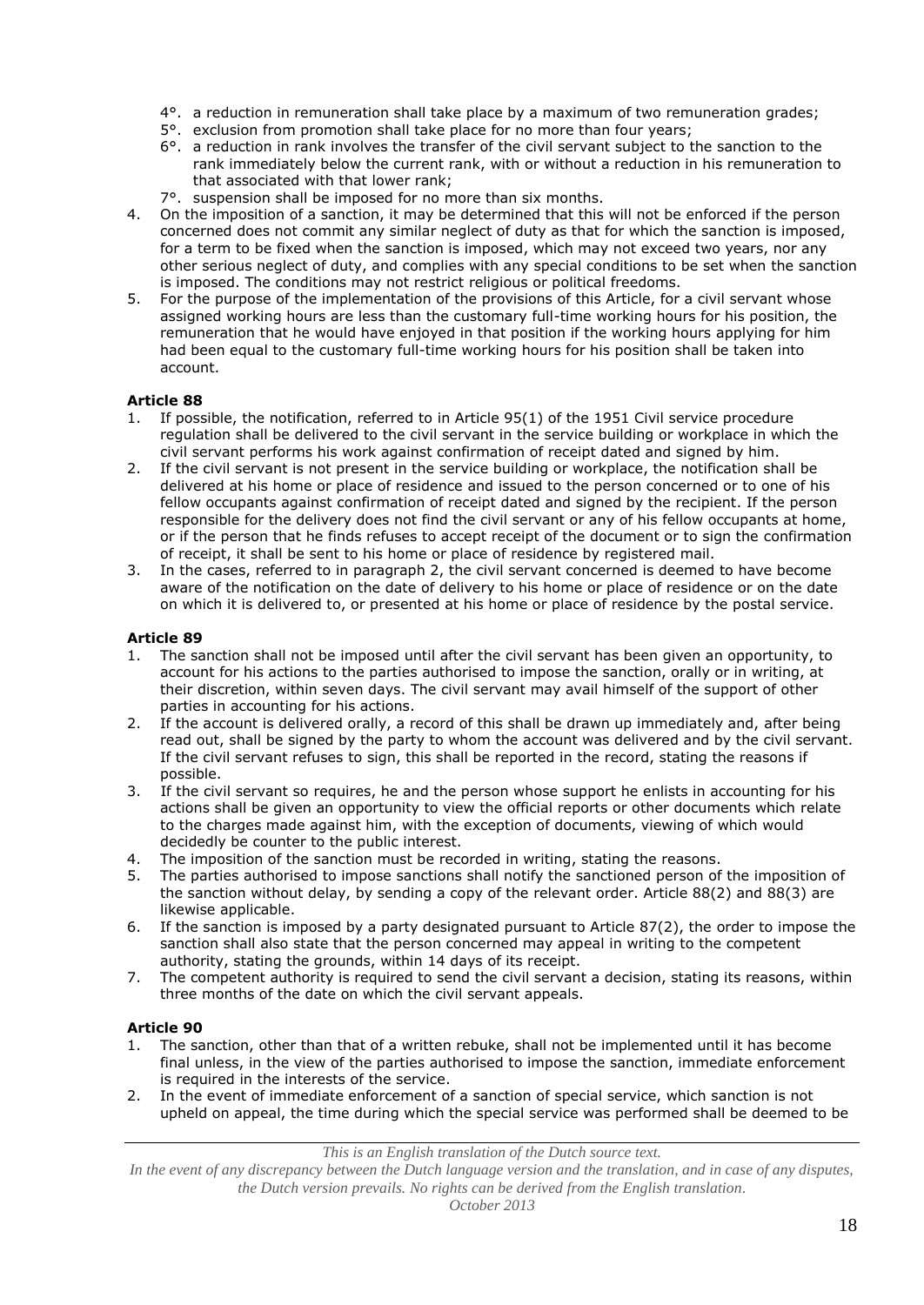hours of service during which the work assigned was performed after the fixed working hours and remuneration for overtime shall be awarded on the basis of the relevant rules.

### **Article 91**

- 1. Only a disciplinary sanction may be imposed in relation to conduct as referred to in Article 86.<br>2. Separate disciplinary sanctions may be imposed, without reduction, on a civil servant who
- 2. Separate disciplinary sanctions may be imposed, without reduction, on a civil servant who commits the conduct as referred to in Article 86 on several separate occasions, for each incidence of such conduct.

# **CHAPTER IX**

Suspension and dismissal

### **Article 92**

Without prejudice to the provisions of Article 86, a civil servant may be suspended from his office by the competent authority:

- a. if criminal prosecution proceedings are opened against him in connection with a criminal offence;
- b. if he is notified by the competent authority of its intention to penalise him with unconditional dismissal or he is notified of the imposition of this sanction;
- c. in other cases in which, in the view of the relevant competent authority, suspension is called for in the interests of the service.

## **Article 93**

- 1. The civil servant is dismissed from his office by law if he:
	- a. is placed in secure detention;
	- b. receives nursing in a psychiatric hospital.
- 2. Without prejudice to the provisions of paragraph 1, a civil servant who is nursed in a psychiatric hospital is granted sick leave pursuant to the relevant existing regulations.

### **Article 94**

- 1. During a suspension pursuant to Article 92(a) or Article 93(1)(a), one third of the income shall be deducted; on the expiration of a term of six weeks, a further deduction, including of the full amount, may take place. The share of the income that is not deducted may be paid out to persons other than the civil servant.
- 2. During a suspension pursuant to Article 92(b), the income may be deducted, partially or in full, up to the commencement date laid down in the notification or imposition of the sanction; the income will be deducted in full from the said date of dismissal. The share of the income that is not deducted may be paid out to persons other than the civil servant.
- 3. The income deducted pursuant to paragraph 1 shall be paid out if the suspension is not followed by a penalty imposed by the criminal court or if and to the extent a decision is made to pay this after all on other grounds.
- 4. The income deducted pursuant to paragraph 2 shall be paid out if the suspension is not followed by penalisation of the civil servant with unconditional dismissal.

## **Article 95**

- 1. Dismissal shall be imposed by the authority competent to make appointments to the office. It shall be imposed in writing. The administrative decision concerning dismissal shall state the date of dismissal or provide an indication of that date.
- 2. In the event of compulsory dismissal, the civil servant shall be notified of the reasons for the dismissal in writing, subject to the provisions of Article 97.

## **Article 96**

- 1. A civil servant shall be granted an honourable discharge on request.
- 2. Except in accordance with the civil servant's own request or for urgent reasons of public interest, dismissal shall not be granted on a date less than one month or more than three months following the date on which the dismissal request is received.
- 3. If criminal prosecution of the civil servant is pending, or if he is under consideration for a disciplinary sanction, a decision on the request for dismissal may be postponed until the decision of the criminal court or the decision concerning the disciplinary sanction has become final.

*This is an English translation of the Dutch source text.*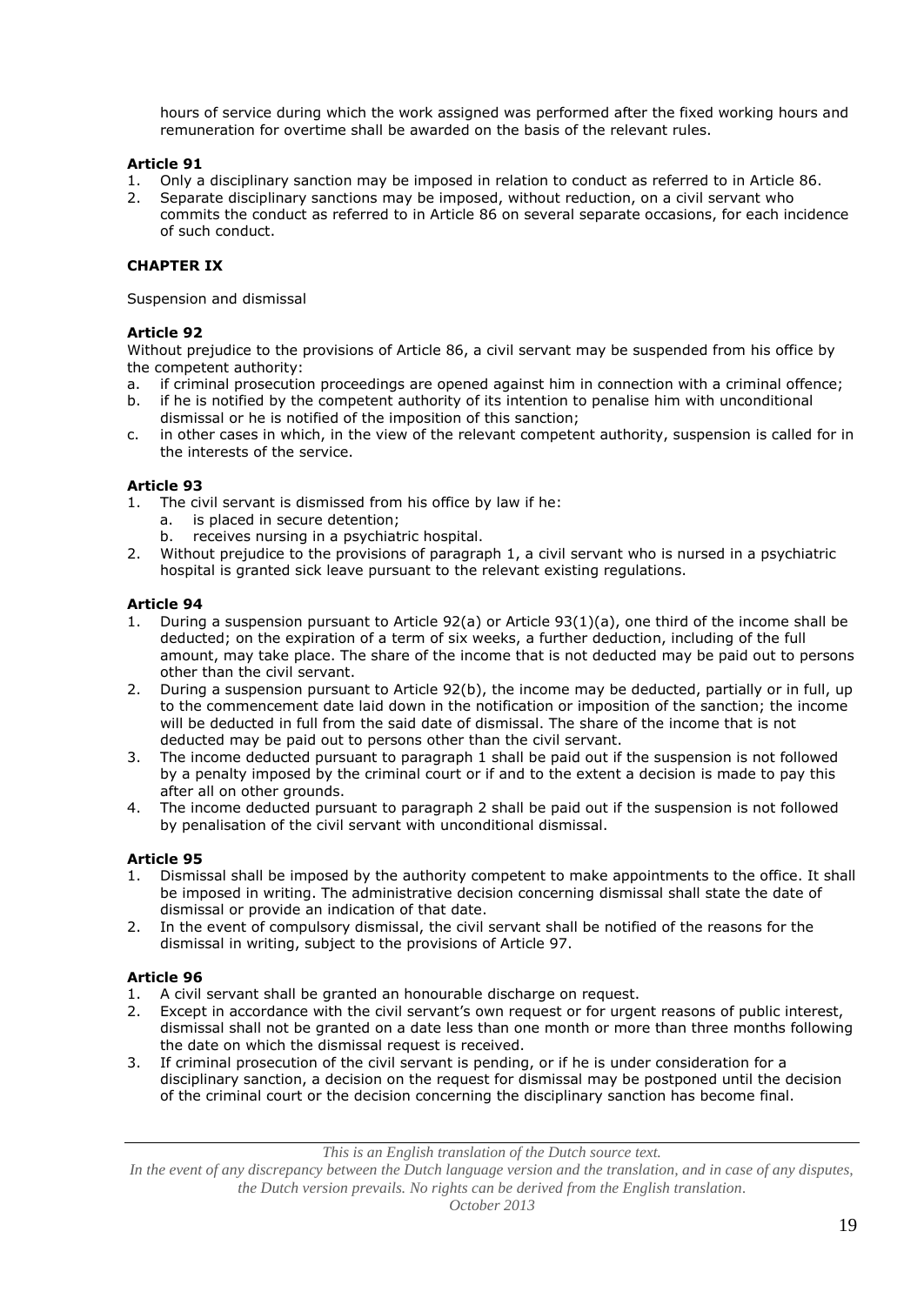- 1. In the absence of evidence to the contrary, a civil servant in fixed-term employment who, according to his appointment, was appointed for a fixed term or a trial period, shall be granted an honourable discharge on the expiration of that term.
- 2. A civil servant in fixed-term employment who is appointed on a permanent basis may be granted an honourable discharge, provided that a notice period is observed:
	- a. of three months, if the person concerned was employed for at least 12 consecutive months immediately prior to the start of the notice period;
	- b. of two months, if the person concerned was employed for at least six consecutive months, but less than 12 months immediately prior to the start of the notice period;
	- c. of one month, if the person concerned was employed for less than six consecutive months immediately prior to the start of the notice period.
- 3. The person concerned is entitled to continued payment of the income for the time which may be lacking in the notice period referred to in paragraph 2.
- 4. The entitlement to continued payment of the income no longer exists if the civil servant: a. leaves active service on his own initiative during the notice period;
	- b. accepts another position without the required consent during the notice period.
- 5. An honourable discharge may be granted to a civil servant in fixed-term employment, as referred to in paragraph 1, from a date lying within the fixed term or the trial period. In that case the provisions of paragraphs 2, 3 and 4 are likewise applicable.

# **Article 98**

A civil servant shall be granted an honourable discharge on reaching a specific age in accordance with the rules laid down by national ordinance.

# **Article 99**

- 1. An honourable discharge may be granted to a civil servant due to the withdrawal of his position, due to changes in the organisation of the service or company where he is employed, either of two or more services or companies, or due to a reduced need for employees.
- 2. If one of the cases referred to in paragraph 1 arises, the civil servant in question shall be made available to the Mobility Centre referred to in paragraph 3 by an order of the competent authority, at the same time as the granting of the discharge.
- 3. There shall be a Mobility Centre. The Mobility Centre investigates and evaluates which of the civil servants made available to it qualifies for:
	- a. redeployment in public service without retraining or additional training;<br>b. retraining or additional training for redeployment in public service;
	- retraining or additional training for redeployment in public service;
	- c. retraining or additional training in connection with potential placement in the private sector. By national decree, containing general measures, rules may be laid down concerning the management and organisation of a Mobility Centre and further rules may be laid down with regard to the assignment referred to in the preceding sentence.
- 4. To the extent that a civil servant qualifies for retraining or additional training, this shall take place under the supervision of the Mobility Centre. The civil servant is required to comply with the instructions issued to him by the Mobility Centre in that regard. The Mobility Centre shall notify the competent authority of the result of the investigations and evaluations that it conducts, within the notice period applying for the civil servant.
- 5. During the notice period applying for the civil servant, the legal regulations and rules applying and to be laid down for civil servants continue to apply to him in full. The provision to the Mobility Centre ends on the date following that on which the notice period applying for the civil servant expires, without prejudice to the provisions of Articles 10 up to and including 14 of the Retaining pay scheme for civil servants.
- 6. In the cases in which the competent authority applies paragraph 1, the dismissal of civil servants appointed under permanent contracts, with the exception of the dismissal due to the withdrawal of the position, shall take place in the following order, as far as possible:
	- a. those wishing to resign;<br>b. those with pension right
	- those with pension rights, with those who have not been the breadwinner of a family or of the relations referred to in the second sentence of Article 37(3) for six months or more preceding those who have been in that position, and within these two groups, elderly civil servants preceding young ones;
	- c. those who were posted on the basis of the provisions of the 1925 West Indian Posting Decree or the 1930 West Indian Secondment Decree;

*This is an English translation of the Dutch source text.*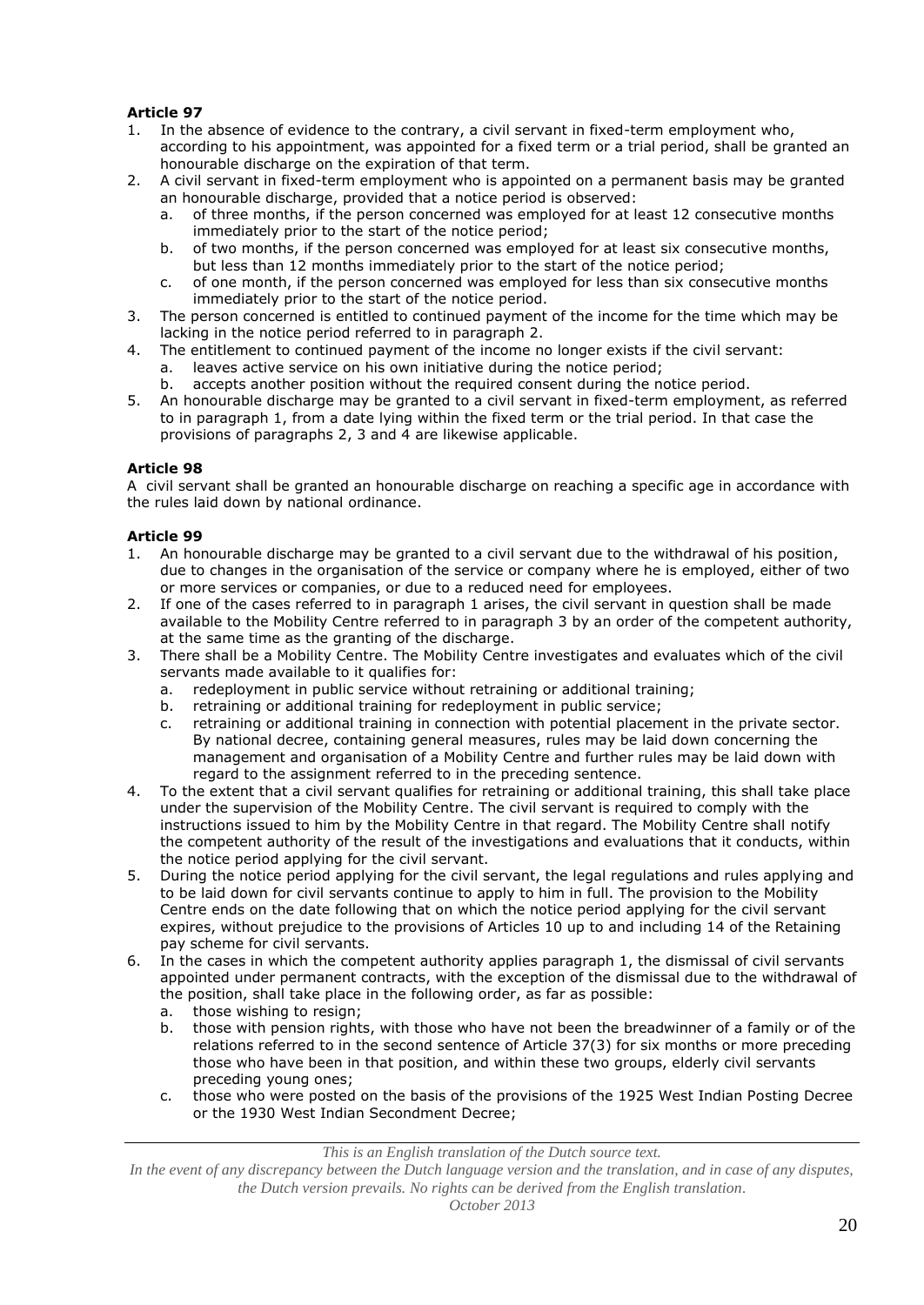- d. those who are aged 30 or less and who have not been the breadwinner of a family or of the relations referred to in the second sentence of Article 37(3) for six months or more, starting with those with the fewest years of service;
- e. those with the fewest years of service. 'Years of service' refers to the time spent in the service of the Country, the former Country of the Netherlands Antilles or an island territory of those countries, regardless of whether they held a position in full-time employment or a position with shorter working hours during that time.
- 7. If required in the interests of the service, derogation from the ranking order referred to in the preceding paragraph in the granting of dismissal is permitted, provided that, if the scale of the proposed redundancies gives cause for this, this takes place on the basis of a plan adopted by the competent authority, which is announced to the civil servants concerned.
- 8. If a civil servant in fixed-term employment is granted dismissal pursuant to paragraph 1 and derives no entitlement to retaining pay from this, a notice period shall be observed as laid down in Article 97(2). Article 97(3) and 97(4) are then applicable. In all other cases in which dismissal is granted pursuant to paragraph 1, a notice period of three months shall be observed.

- 1. A civil servant may be granted an honourable discharge on the grounds of proven revolutionary affinity.
- 2. Without prejudice to the provisions of paragraph 1, dismissal may also be granted to a civil servant who is a member of an association regarding which the Governor, having heard the Council of Advice, has declared that the objectives it pursues or the resources that it deploys could jeopardise or harm the proper performance of his duties as a civil servant, or who in any way assists or supports such an association or actions that it instigates.

# **Article 101**

- 1. In cases other than those regulated above or by other legal regulations, civil servants may only be dismissed on the grounds of:
	- a. loss of a requirement imposed on the nomination for appointment, unless the requirement applies only on acceptance of the office;
	- b. placement in receivership pursuant to a court decision that has become final;
	- c. the application of committal for failure to comply with a judicial order due to debts, pursuant to a judicial order that has become final;
	- d. a final custodial sentence for a criminal offence;
	- e. permanent incapacity to perform his official duties due to illness or disability;<br>f. incompetence or unsuitability for the office they hold, other than on the grour
	- incompetence or unsuitability for the office they hold, other than on the grounds of mental or physical disorders; failure to attain the diploma(s) referred to in Article 5(5), arbitrary discontinuation of the employment by the civil servant.
- 2. Except in the case referred to in paragraph 1(d), dismissal on the grounds of this Article shall be granted as an honourable discharge. It may not take place before the date following that on which the reason for the dismissal is first established and in the cases referred to in paragraph 1(a),  $1(e)$ ,  $1(f)$  and  $1(g)$ , has also been notified to the person concerned by or on behalf of the competent authority.
- 3. Dismissal on the grounds referred to in paragraph 1(e) shall not be granted until a medical examination in relation to the incapacity has been conducted.
- 4. The medical examination prescribed in the preceding paragraph shall be conducted in the Netherlands Antilles by the medical committee referred to in Article 14(3)(a) of the National ordinance concerning civil service pensions, and in other cases by one or more physicians to be designated by the Governor. The further rules referred to in Article 14(4) apply.

## **Article 102**

Former civil servants granted an honourable discharge due to the withdrawal of their position or a change in the organisation of the service or company where they are employed, either of two or more services or companies, or due to a reduced need for employees, shall be assigned retaining pay in accordance with the provisions for this laid down by national ordinance. Civil servants who were qualified by the competent authority for another suitable position, partly in connection with their personality and circumstances, but refused to accept this or who proved impossible to place through their own fault or action, may be assigned no retaining pay or reduced retaining pay.

# **CHAPTER X**

*This is an English translation of the Dutch source text.*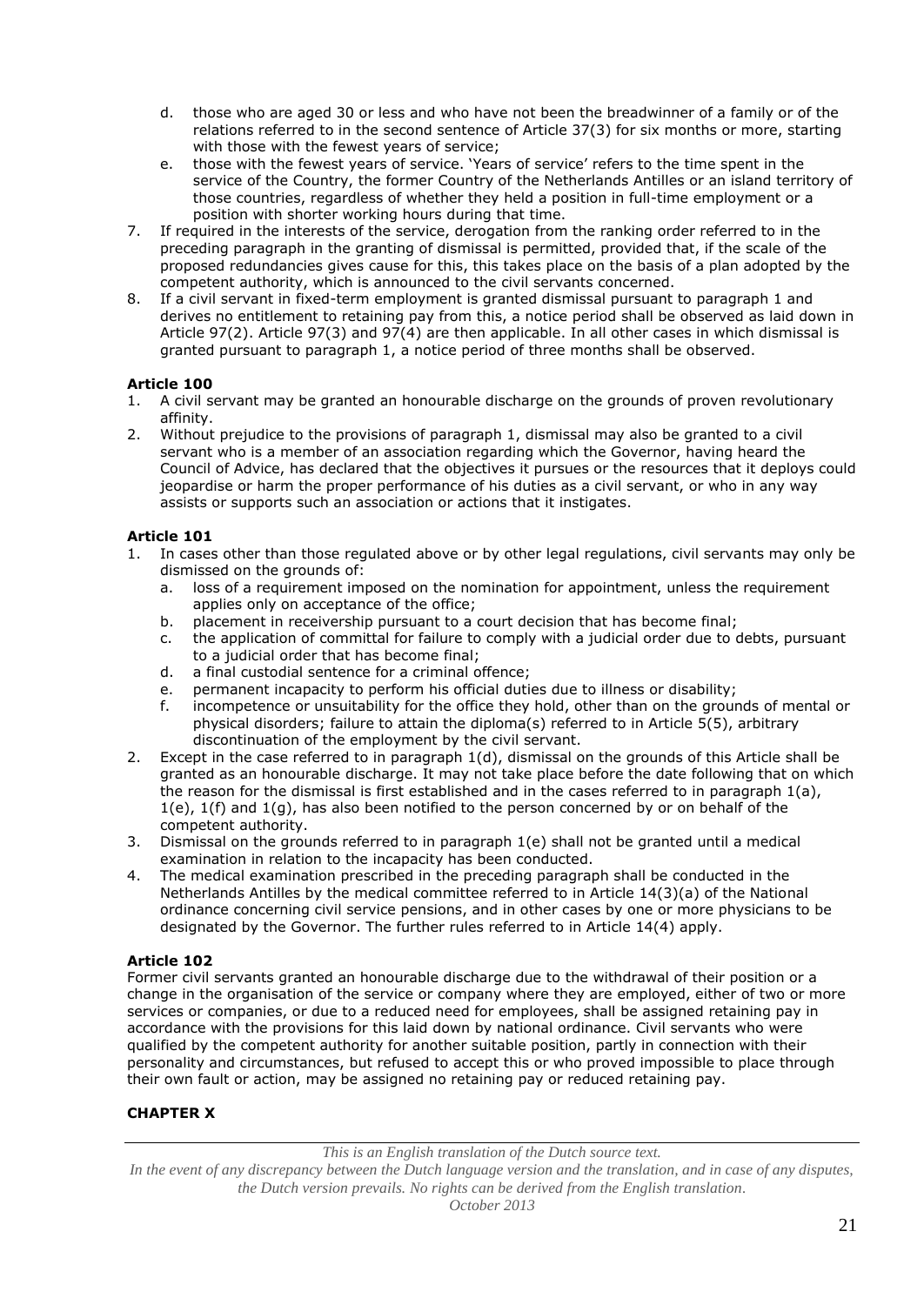Deduction, seizure and reduction

§ 1 General

## **Article 103**

- 1. For the purposes of this Chapter, an 'emolument' is deemed to refer to the financial sum that a civil servant enjoys during his term in office as a reward for proven services of any description, following deductions of charges made for recovery of pension contributions.
- 2. For the purposes of this Chapter, 'emoluments' include retaining pay.
- § 2 Deduction

# **Article 104**

- 1. Amounts owed to the government and public bodies by a civil servant may be deducted from the emoluments that they owe the civil servant.
- 2. In that regard, taxes and dues are also deemed to be owed to the body responsible for their collection.
- § 3 Seizure

### **Article 105**

The provisions of general law apply to the seizure of an emolument.

§ 4 Reduction

### **Article 106**

- 1. The government may apply reductions to the emoluments that it owes for the claims of creditors of the civil servant, provided that these are recognised by the civil servant in writing in response to the request to apply the reduction.
- 2. Receivables, the existence of which is shown by a final court decision or an authentic deed in enforceable form are also deemed to be recognised by the civil servant.

#### § 5 Restrictions

# **Article 107**

- 1. Emoluments are open to deduction, seizure or reduction for one third.
- 2. However, this restriction does not apply with regard to deductions, seizure or reductions:
	- a. for recovery of maintenance payments for which the payment obligation has been imposed by a court ruling;
	- b. with regard to the imposition of a disciplinary sanction;
	- c. for recovery of a penalty imposed by a criminal court or a special court;
	- d. for recovery of compensation for damages caused to the government by the civil servant, in connection with the performance of his duties, through unlawful action or through failure to exercise due care.
- 3. Up to half of an emolument is liable for deduction, seizure and reduction for recovery of what was paid in advance, advanced or overpaid for the emolument.

### § 6 Bankruptcy

#### **Article 108**

- 1. In the event of the bankruptcy of the civil servant, the part of the emoluments that need not be paid to the bankrupt pursuant to a decision of the examining judge shall be reduced for the receiver, to the extent that no deduction has been made from this.
- 2. In other respects, reductions are ruled out if the civil servant is declared bankrupt or is granted a moratorium on payments.
- § 7 Convergence

*This is an English translation of the Dutch source text.*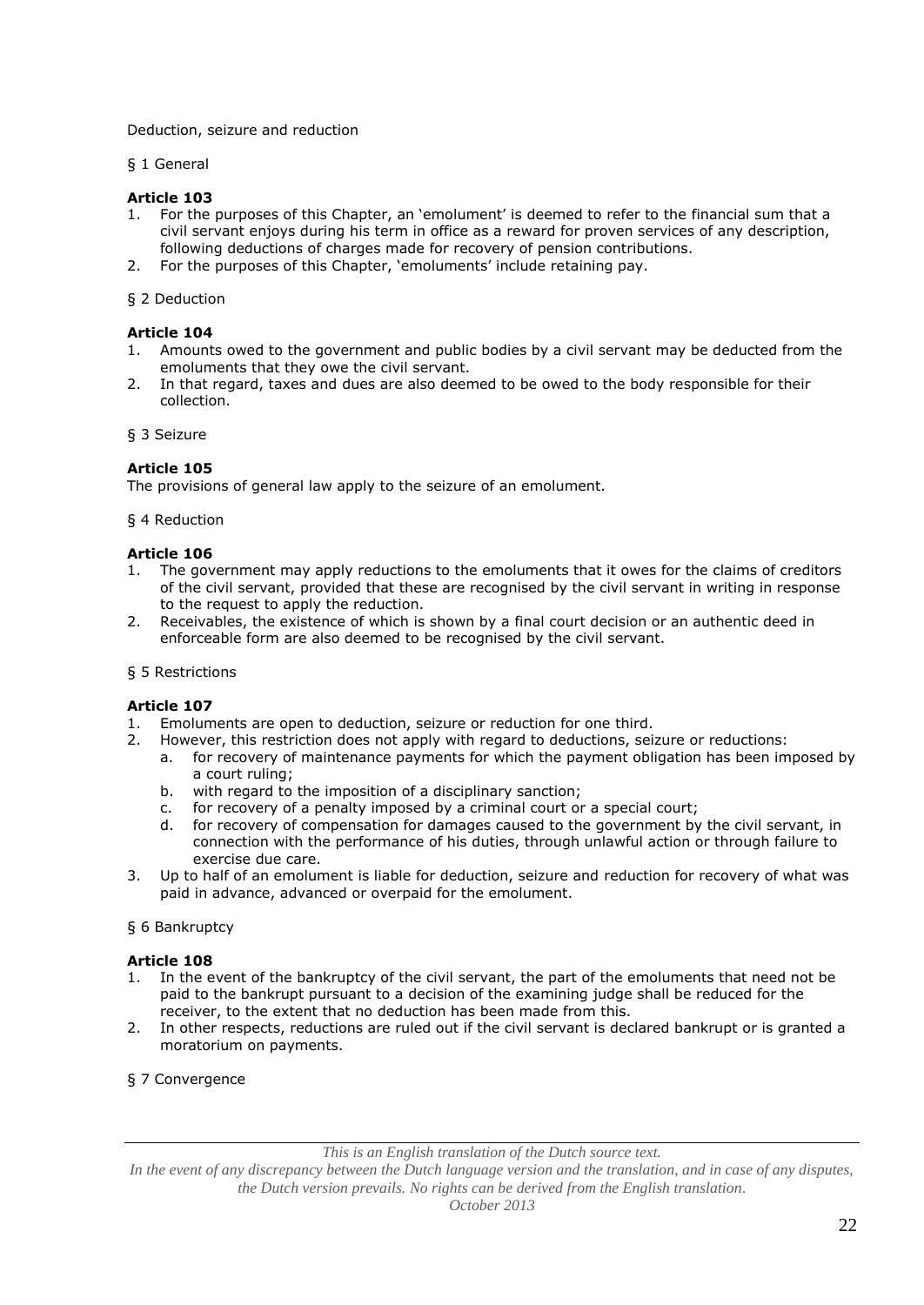In the event of the convergence of deduction, seizure and reductions, regardless of the sequence in which they occurred in time, deductions shall be made first from the part of the emoluments qualifying for these; a maximum of one quarter of the remainder shall be deemed to have been seized and a reduction may be applied to a maximum of one quarter of the amount then remaining.

#### § 8 Allocation

#### **Article 110**

- 1. If a deducted, seized or reduced amount must be divided among more than one creditor, the allocation takes place in proportion to the claims, to the extent that no creditor takes precedence over another.
- 2. If, in addition to claims for which the restrictions of Article 14(1) do not apply, other claims must also be included in the allocation, the share of this sum provided for in Article 14(1) shall first be divided among all creditors, without distinction.

§ 9 Transfer and pledging

#### **Article 111**

- 1. Transfers or pledging as a result of which a civil servant grants any right to emoluments to a third party are valid only if they take place with the approval of the government authority that awarded him the emolument.
- 2. These are valid only for a maximum of a one-third share of the emolument.
- 3. They may only take place either by authenticated deed or by a private deed drawn up in duplicate, provided that the latter is registered and is entirely handwritten by the civil servant, who has signed this himself or has written an approval below this, containing the amount of the transferred or pledged amount or part of his emolument, written out in letters in full.
- 4. A copy of an authenticated deed or one of the duplicates of the private deed must be submitted to the government authority referred to in paragraph 1.
- § 10 Time limitation of legal claims

#### **Article 112**

Unless otherwise provided in special legislation, legal claims relating to emoluments, pensions and other financial claims due pursuant to a legal relationship to which this chapter is applicable or is likewise applicable are limited to the passage of five years from the commencement of the date following that on which the receivable became due. Articles 316 up to and including 323 of Book 3 of the Civil Code apply.

#### **CHAPTER XI**

Special provisions

#### **Article 113**

The Governor shall grant an honourable discharge to civil servants being employed in public service in this country who pursuant to an appointment by the Governor are appointed to a public position in this country to be granted by the Monarch or by Parliament, from the date on which the new appointment is accepted.

#### **Article 114**

Articles 3, 4, 14, 18, 22, 23, 24, 28, 37, 39, 41, 48, 65, 71, 72, 73, 80 and 113 apply to civil servants appointed by the Monarch. Section 9 of Chapter VII and Chapters XI and XIII are also applicable to these civil servants. Articles 104(1), 106(1), 107(1) and 111(1) shall be applied by the Governor.

#### **CHAPTER XII**

Final and transitional provisions

*This is an English translation of the Dutch source text.*